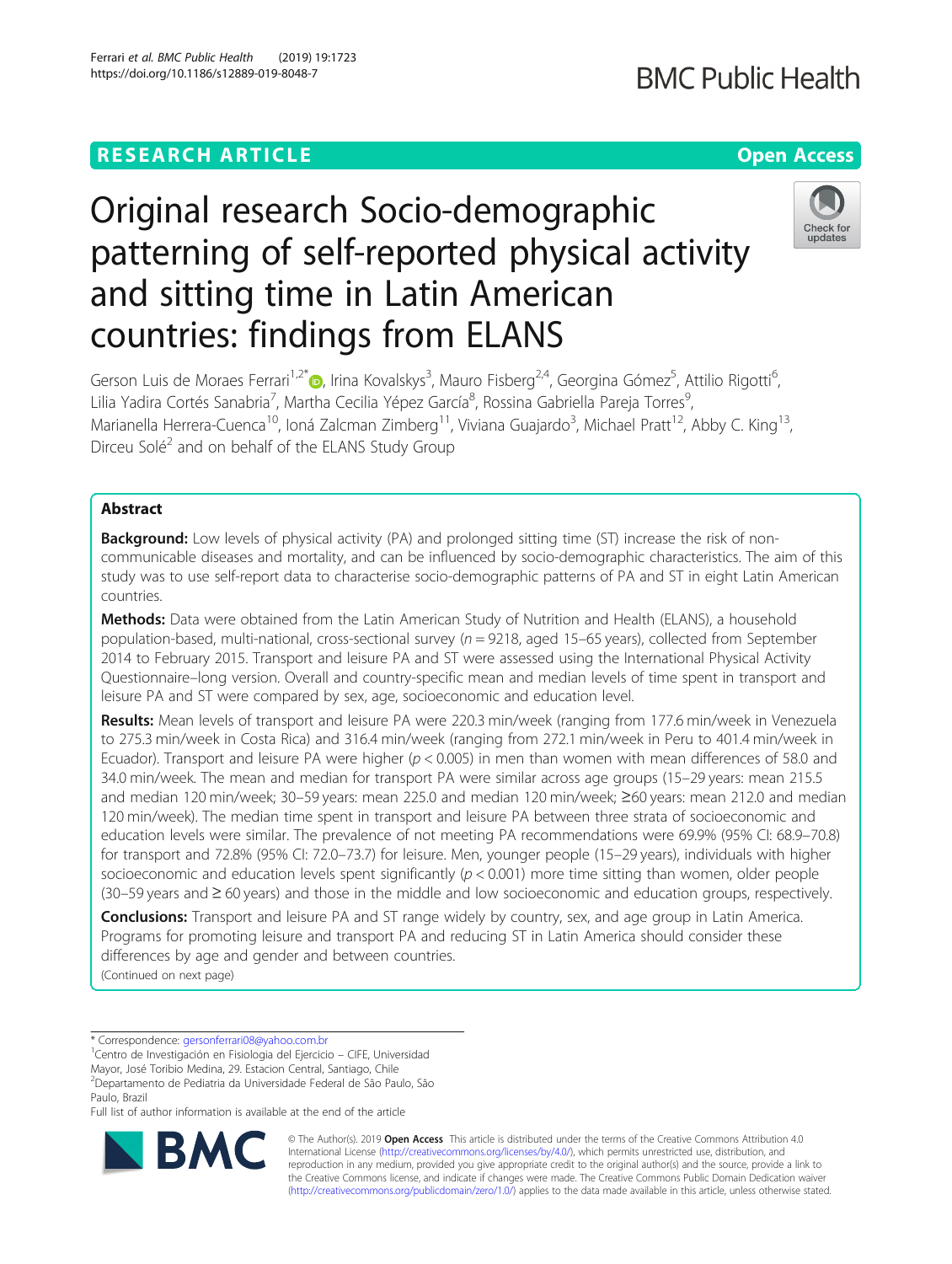(Continued from previous page)

**Trial registration:** ClinicalTrials.Gov [NCT02226627](https://clinicaltrials.gov/ct2/show/NCT02226627). Retrospectively registered on August 27, 2014.

Keywords: Epidemiology, Physical activity, Sitting time, Self-report, Public health

### Introduction

The incidence of cardiovascular diseases (CVD) is increasing throughout the developing world; causing more than 16 million deaths each year, 80% of which occur in low and middle-income countries [\[1](#page-10-0)]. Regular physical activity reduces the risk of cardiovascular mortality [\[2](#page-10-0)]. Physical inactivity also  $\begin{bmatrix} 3 \end{bmatrix}$  accounts for 1–3% of health care costs, excluding costs associated with mental health and musculoskeletal conditions [\[4\]](#page-10-0) and contributes 6% of the mortality burden of coronary heart disease and 10% of breast and colon cancer [[5\]](#page-10-0).

Sedentary behavior, as distinct from physical activity, encompasses a broad range of behaviors that involve a sitting or reclining posture and do not increase energy expenditure above 1.5 metabolic equivalents during waking time [[6\]](#page-10-0). Sedentary behaviours are associated with CVD, cancer and all-cause mortality, independent of physical activity [\[7\]](#page-10-0). Current physical activity guidelines do not pre-scribe a quantitative guideline for sitting time [[4](#page-10-0), [8\]](#page-10-0).

On the basis of this evidence the World Health Organization (WHO) has developed global recommendations for physical activity and an action plan for increasing physical activity and decreasing time spent in sedentary behavior [[4\]](#page-10-0). Policy development and evaluation in this area depend on consistent and valid assessment of prevalence and trends in physical activity, adherence to physical activity recommendations, and time spent sitting. Continued improvements in monitoring physical activity and sitting time are needed to guide policy making and programs for increasing physical activity and reducing sitting time [\[4](#page-10-0)].

In recent decades, Latin America has experienced accelerated demographic and epidemiological transitions, and many countries are facing the double burden of communicable and non-communicable diseases [\[9](#page-10-0)]. In Latin America physical inactivity levels are high, national health care expenditures due to inactivity are more than USD 3 billion [\[10](#page-10-0)], and inactivity has been identified as a critical public health challenge [\[9](#page-10-0), [11](#page-10-0)], Evidence from a comprehensive review suggests that populations with higher levels of transport physical activity have higher overall levels of physical activity than those populations who rely more on private transportation [\[12](#page-10-0), [13](#page-10-0)], and that individuals who engage in transport physical activity have lower risk of CVD and all-cause mortality [\[13,](#page-10-0) [14\]](#page-10-0). However, data on physical activity by mode (e.g., active transportation, leisure activity, sitting time) and country in Latin America remain scarce [\[15\]](#page-10-0). As such, international comparisons are difficult [[16](#page-10-0)]. Latin America is the most urbanized region in the world, with nearly 80 % of people living in cities [[17](#page-10-0)]. At the same time, the urban environment in Latin America differs considerably from those in the highincome countries [[18](#page-10-0)] and has the largest percentage of the population living in slums [[17](#page-10-0)], and high rates crime and violence [\[19](#page-10-0)]. Physical activity and sitting patterns vary by sociodemographic characteristics such as country, sex, age, level of income, and education [[15](#page-10-0)] and these factors must be taken into account as public health programs are developed. The aim of this study was to use self-report data to characterise socio-demographic patterns of physical activity and sitting time in eight Latin American countries in order to better inform public health policy and programs in the region.

#### **Methods**

Latin American Study of Nutrition and Health and sample The Latin American Study of Nutrition and Health (Estudio Latinoamericano de Nutrición y Salud; ELANS) is a cross-sectional, multinational representative sample conducted in 8 of the 33 Latin America countries (Argentina, Brazil, Chile, Colombia, Costa Rica, Ecuador, Peru and Venezuela). Only urban populations were included to enhance comparability across countries and for reasons of feasibility [\[20](#page-10-0)]. The present study used large-scale urban population samples, and these prevalence estimates may reasonably be generalized to the country level given the high degree of urbanization. Data were collected from September 2014 to February 2015. The overarching ELANS protocol was approved by the Western Institutional Review Board (#20140605) and is registered at ClinicalTrials.gov (#NCT02226627). Additional site-specific protocols were also approved by the ethical review boards of the participating institutions. All of the participants provided informed consent/assent for participation in their country-level study. The eight participating countries followed a common protocol, including training for all research professionals. A balance number of participants were stratified by sex, age group and socioeconomic level. In total, 9218 (4409 [47.8%] men) participants aged 15–65 years were included in the study. Sample size and exclusion criteria can be found elsewhere [[21](#page-10-0)].

#### Physical activity and sitting time assessment

Physical activity and sitting time were assessed using a Spanish language long-form "last 7 days" self-administered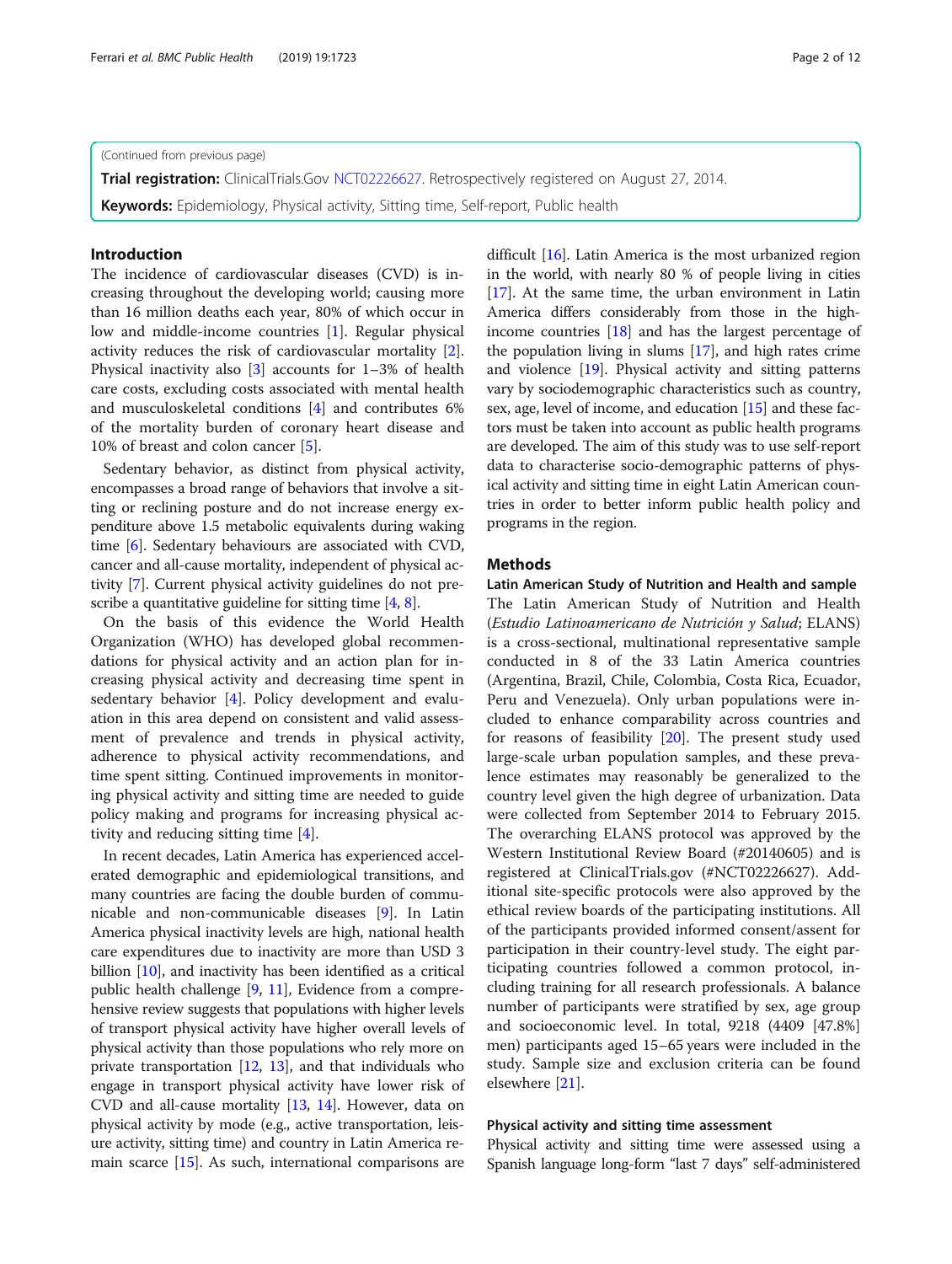version of the International Physical Activity Questionnaire (IPAQ) [[22](#page-10-0)]. The IPAQ contains questions about the amount of walking, moderate physical activity, and vigorous physical activity occurring as part of active transport and in leisure-time [\[22\]](#page-10-0). The transport and leisure-time physical activity sections were included, due to the greater relevance of these domains for guiding public health policies and programs [[23\]](#page-10-0), and the poor validity of the IPAQ occupational and home-based physical activity questions in Latin American urban settings.

Data were analyzed in accordance with the IPAQ scoring protocol [\(www.ipaq.ki.se](http://www.ipaq.ki.se)). IPAQ assesses walking separately. Thus, IPAQ physical activity data are reported as min/day of walking, moderate, and vigorous physical activity. Total time (min/week) and time spent in each of the physical activity modes (i.e., transport and leisure-time) were estimated and used as analysis variables. We analyzed transport physical activity (walking + bicycle) and leisure physical activity (walking + moderate + vigorous) separately. In addition, the IPAQ contained two items capturing sitting time. Sitting time was assessed from the questions in the IPAQ long-form [[22](#page-10-0), [24\]](#page-10-0). Participants were asked to report time spent sitting over the past 7 days, with separate amounts reported for weekdays and weekends. We calculated average sitting time per day (min/day) as follows: (weekday time\*5 + weekend time\*2)/7 [[25\]](#page-10-0).

#### Sociodemographic characteristics

Participants reported age by year (15–65 years), and three age groups (15–29, 30–59, and  $\geq 60$  years) were defined to ensure adequate sample sizes. Sex, socioeconomic and educational level were categorized using standard questionnaires. Socioeconomic level was evaluated by questionnaire using country-specific definitions based on national norms, laws, and the questionnaires used on national surveys in each country  $[26-31]$  $[26-31]$  $[26-31]$ . Given the variability in categorizing socioeconomic strata, a standard three level system (low, medium, high) was developed [\[21\]](#page-10-0). A similar process was used to standardize level of education in three strata (basic or lower [low], high school [medium], and university degree [high]) in the eight countries.

#### Statistical analysis

Descriptive analyzes are presented as arithmetic mean, median, frequency, percentage, and 95% confidence intervals (95% CI) for physical activity (transport and leisure time) and sitting time for each country and for the entire sample (sum of the eight countries). Since minutes of physical activity (transport and leisure time) and sitting time were not normally distributed, values for the 25th, 50th and 75th percentile were also obtained. A Kolmogorov-Smirnov test was applied to

evaluate the data distribution. Differences between groups were analyzed using Wilcoxon or Kruskal-Wallis tests.

The main outcomes were the mean and median time, in min/week, spent in the two modes of physical activity (transport: walking + bicycle; leisure: walking + moderate + vigorous) and sitting time (min/day). Results were stratified by sex, age group, socioeconomic level, and educational level. We also reported the proportion of each group meeting the WHO physical activity guidelines (e.g. > 60 min/day for adolescents and > 150 min/ week of moderate-to-vigorous physical activity for adults) in transport and leisure. Data analyses were performed with IBM SPSS, version 22 for Windows [\[32](#page-10-0)]. The samples were weighted to adjust for sociodemographic characteristics, sex, and income [\[21](#page-10-0)].

#### Results

The proportion of women (52.2%; 95% CI: 51.2–53.2) was higher than men (47.8%; 95% CI: 46.8–48.8). In terms of age, 39.4% (95% CI: 38.5–40.5) of participants were aged < 30 years, 53.9% (95% CI: 52.9–55.0) aged 30–59 years, and 6.7% (95% CI: 6.1–7.2) aged ≥60 years. About half were classified as having a low socioeconomic level (52.0%; 95% CI: 51.0–53.0) and/or low educational level (61.2%; 95% CI: 60.3–62.3) (Table [1](#page-3-0)).

Overall, the response rate for IPAQ was 99.4%. For transport physical activity, Venezuela had the lowest values (mean: 177.6 min/week; 95% CI: 160.7–194.6; median: 100.0 min/week), and the highest average was in Costa Rica (mean: 275.3 min/week; 95% CI: 249.6–301.8; median: 147.0 min/week). The difference between these two countries was 97.7 min/week. For leisure physical activity, the highest values were in Ecuador (mean: 401.4 min/week; 95% CI: 370.6–435.3; median: 240.0 min/week) and the lowest was in Peru (mean: 272.1 min/week; 95% CI: 248.1–297.3; median: 150.0 min/week), with a mean difference of 129.3 min/week between these two countries. For sitting time, the mean difference between Argentina (highest sitting time) and Ecuador (lowest sitting time) was 196.3 min/day (Table [2](#page-4-0)).

The levels of transport physical activity were higher for men (mean: 251.2 min/week; 95% CI: 238.9–262.2; median: 125.0 min/week) than for women (mean: 193.2 min/week; 95% CI: 185.2–210.0; median: 105.0 min/ week) overall, with a mean difference of 58 min/week. The largest sex difference was in Colombia (88.9 mean min/week), followed by Chile (88.6 mean min/week) and the smallest sex difference was in Venezuela (2.4 mean min/week). For leisure physical activity, the largest sex difference was in Venezuela (148.9 mean min/week) and the smallest was in Argentina (5 mean min/week). Men (mean: 479.1 min/day; 95% CI: 470.4–488.0; median: 420.0 min/day) spent more time sitting than women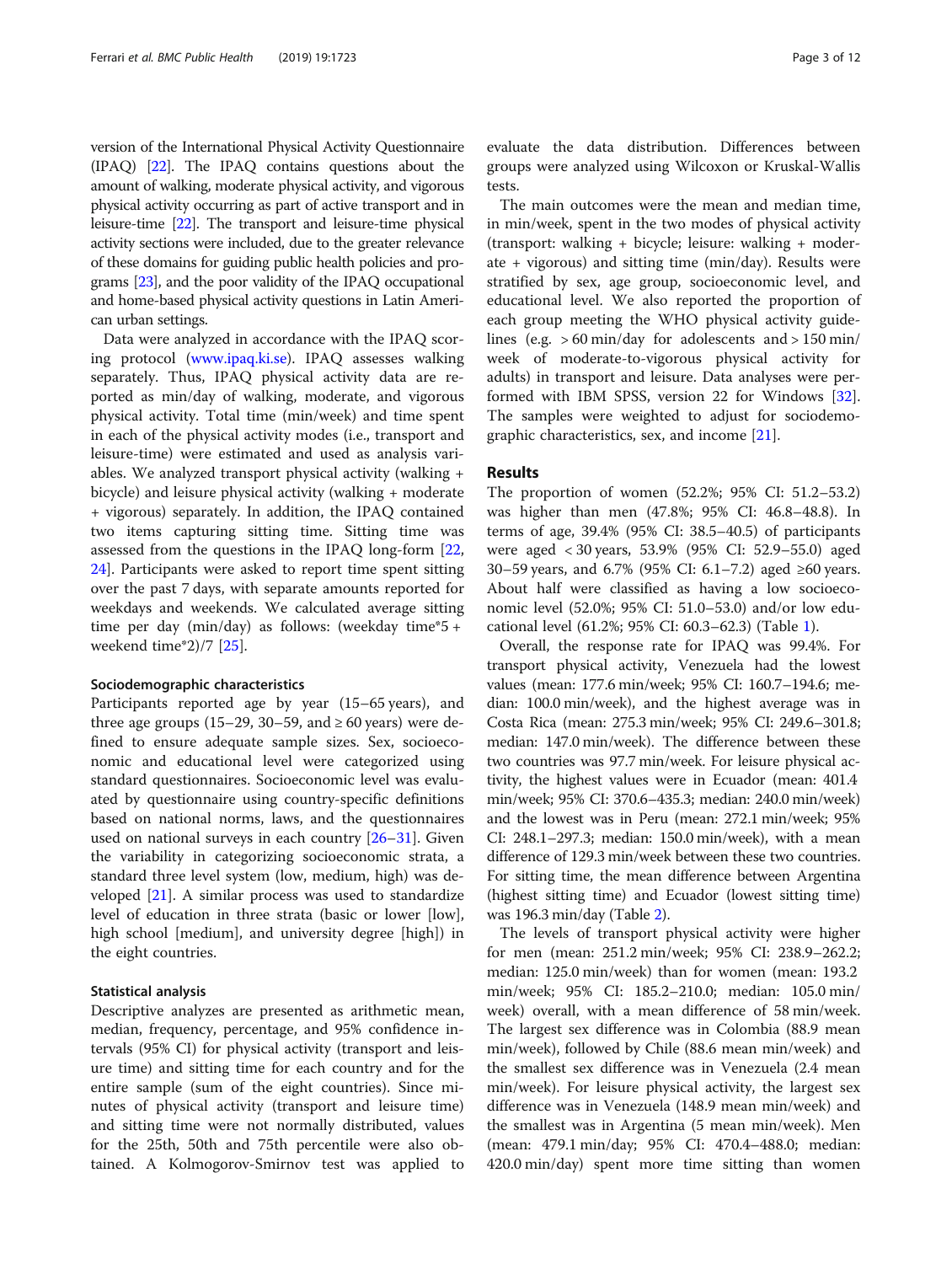<span id="page-3-0"></span>Table 1 Sample distribution (%) according to sex, age group, socioeconomic level, and educational level from ELANS study

| Country       | N    | Sex  |       |           | Age group (years) |           |      | Socioeconomic level <sup>a</sup> |      | Educational level |        |      |
|---------------|------|------|-------|-----------|-------------------|-----------|------|----------------------------------|------|-------------------|--------|------|
|               |      | Men  | Women | $15 - 29$ | $30 - 59$         | $\geq 60$ | Low  | Medium                           | High | Low               | Medium | High |
| Argentina     | 1266 | 45.3 | 54.7  | 35.9      | 56.4              | 7.7       | 48.7 | 46.2                             | 5.1  | 75.4              | 20.3   | 4.3  |
| <b>Brazil</b> | 2000 | 47.1 | 52.9  | 35.6      | 57.2              | 7.2       | 45.8 | 45.8                             | 8.4  | 48.4              | 43.2   | 8.4  |
| Chile         | 879  | 48.4 | 51.6  | 38.3      | 54.9              | 6.8       | 46.8 | 44.1                             | 9.1  | 65.1              | 23.7   | 11.2 |
| Colombia      | 1230 | 49.0 | 51.0  | 39.3      | 52.7              | 8.0       | 63.3 | 31.2                             | 5.4  | 65.0              | 23.9   | 11.1 |
| Costa Rica    | 798  | 49.4 | 50.6  | 41.4      | 53.6              | 5.0       | 32.8 | 53.6                             | 13.6 | 81.6              | 12.6   | 5.8  |
| Ecuador       | 800  | 49.6 | 50.4  | 43.0      | 51.1              | 5.9       | 49.9 | 37.1                             | 13.0 | 83.0              | 10.5   | 6.5  |
| Peru          | 1113 | 47.0 | 53.0  | 44.2      | 50.5              | 5.3       | 47.9 | 31.9                             | 20.2 | 23.1              | 67.1   | 9.8  |
| Venezuela     | 1132 | 48.8 | 51.2  | 42.4      | 51.7              | 5.9       | 77.7 | 16.8                             | 5.5  | 68.6              | 12.6   | 18.8 |
| Total         | 9218 | 47.8 | 52.2  | 39.4      | 53.9              | 6.7       | 52.0 | 38.4                             | 9.6  | 61.2              | 29.3   | 9.5  |

<sup>a</sup>Estimate distribution of sample (n) according to socioeconomic level

(442.7 min/day; 95% CI: 434.6–450.8; median: 418.0 min/ day). The mean difference between sex was 36.4 mean min/day. In overall, men had a significantly higher values than women for transport ( $p < 0.001$ ), leisure ( $p = 0.011$ ) physical activity and sitting time ( $p < 0.001$ ).

Overall, the mean and median transport physical activity were similar across age groups (15–29 years: mean 215.5 min/week, 95% CI: 205.0–226.7 and median 120 min/week; 30–59 years: mean 225.0 min/week, 95% CI: 215.7–234.3 and median 120 min/week; ≥60 years: 212.0 min/week, 95% CI: 187.1–238.0 and median 120 min/ week). Significant difference  $(p = 0.027)$  between age group for transport physical activity was found only in the Ecuador (Table [3](#page-5-0)).

The time spent in leisure physical activity among the 15–29 years old group was significantly higher in Brazil  $(p = 0.011)$ , Venezuela  $(p = 0.001)$  and in overall  $(p <$ 0.001) than for those  $30-59$  and  $\geq 60$  years old, and the higher difference between 15 and 29 and  $\geq 60$  years was in Venezuela (217.7 mean min/week). For sitting time, the time spent was significantly higher in 15–29 years old than for those 30–59 and  $\geq 60$  years in overall and in five countries (Brazil, Chile, Colombia, Costa Rica, and Peru (Table [3\)](#page-5-0).

In each country and overall, the median times spent in transport physical activity were similar between the three socioeconomic strata ( $p > 0.05$ ). In leisure physical activity, we found significant differences in Brazil (low: mean 293.0 min/week, 95% CI: 252.4–336.3 and median 140.0 min/week; medium: mean 332.8 min/week, 95% CI: 295.4–371.9 and median 230 min/week; high: mean 307.6 min/week, 95% CI: 239.1–381.9 and median 180 min/week) and in Peru (low: mean 344.7 min/week, 95% CI: 299.5–391.2 and median 139.0 min/week; medium: mean 268.7 min/week, 95% CI: 226.6–312.3 and median 180.0 min/week; high: mean 281.6 min/week, 95% CI: 234.5–333.1 and median 120 min/week) between strata socioeconomic level. The results do not show a clear association between socioeconomic level and transport or leisure physical activity. There are no significant differences between socioeconomic levels for transport and leisure physical activity. Overall, individuals with higher socioeconomic ( $p < 0.001$ ) and education levels ( $p <$ 0.001) spent more time sitting than those in the middle and low socioeconomic and education groups (Tables [4](#page-6-0) and [5\)](#page-7-0).

Overall, the prevalence of insufficient physical activity in the transport and leisure domains were 69.9% (95% CI: 68.9–70.8) and 72.8 (95% CI: 72.0–73.7); ranging from 59.8% (Chile) to 81.0% (Venezuela) for transport and 46.1% (Ecuador) to 83.8% (Venezuela) for leisure (Additional file [1](#page-9-0): Figure S1). In each country and overall, women (76.9; 95% CI: 75.8–78.1) were more likely to be insufficient physical activity than men (68.4%; 95% CI: 67.0–69.8) for leisure (Additional file [2](#page-9-0): Figure S2).

Overall, insufficient transport physical activity prevalence was lower among those aged 30–59 years (68.7%; 95% CI: 67.4–73.0) compared to those aged <30 years (71.5%; 95% CI: 69.9–73.0) and those aged ≥60 years (69.1%; 95% CI: 65.5–72.5). Insufficient leisure physical activity prevalence was lower among those aged < 30 years compared to those aged  $30-59$  and  $\geq 60$  years (Additional file [3](#page-9-0): Figure S3).

Participants with low socioeconomic level and low education level had a slightly higher percentage of insufficient physical activity. However, these trends were not observed in all countries for transport physical activity. Persons of high socioeconomic level (65.8%; 95% CI: 62.6–68.6) had a lower prevalence of insufficient leisure physical activity overall compared with those of middle socioeconomic level (75.2%; 95% CI: 73.9–76.4) or low SES (71.4%; 95% CI: 69.9–73.0) (Additional file [4:](#page-9-0) Figure S4). Individuals with low (74.1%; 95% CI: 73.0–75.3) or middle (72.0%; 95% CI: 70.2–73.6) education levels had a higher prevalence of insufficient leisure physical activity compared with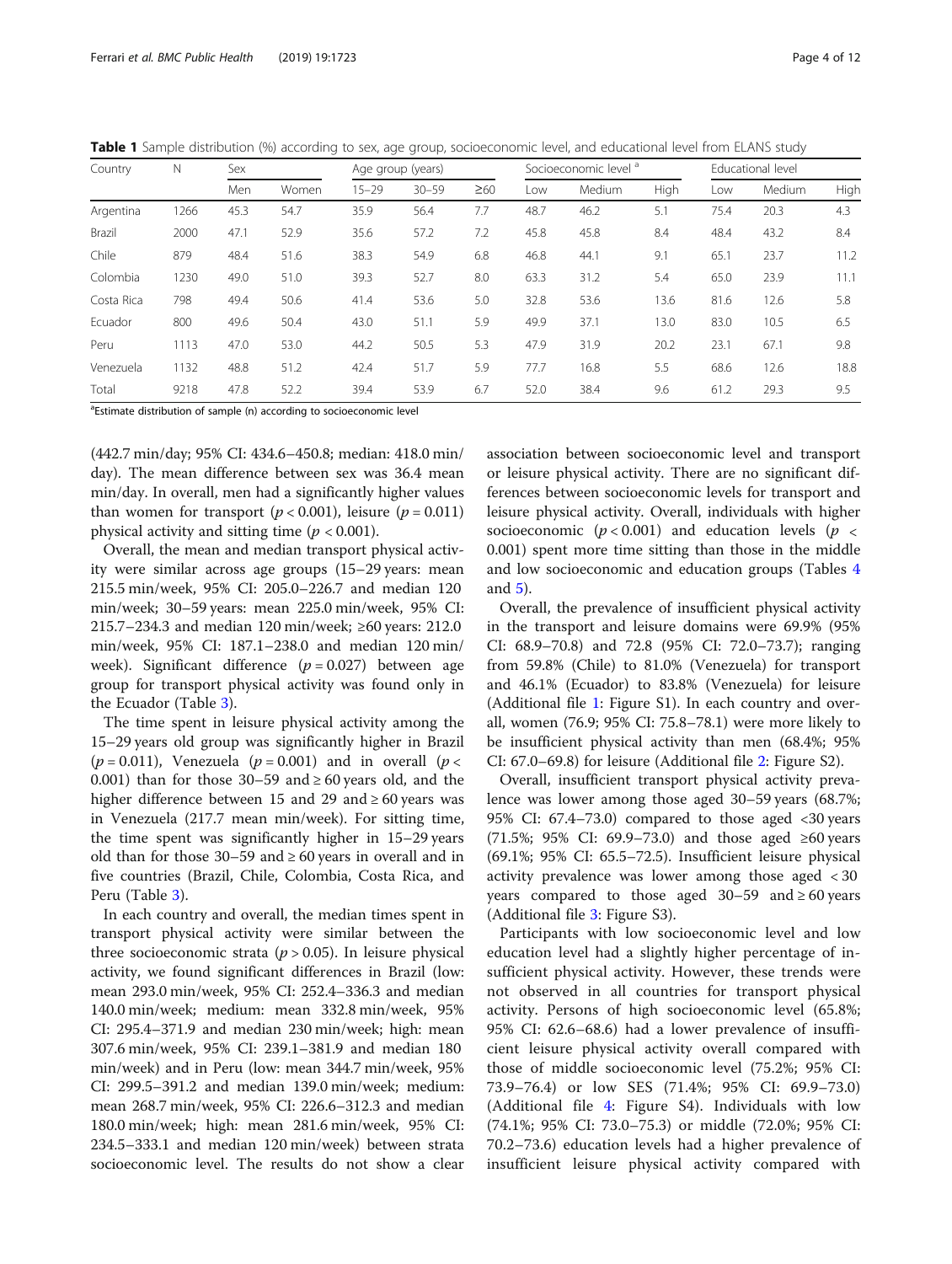<span id="page-4-0"></span>Table 2 Characteristics of participants by transport, leisure physical activity and sitting time by sex from ELANS study

| Country                | Total                                  |                     | Men                 |                     | Women               | $\overline{P}$      |         |
|------------------------|----------------------------------------|---------------------|---------------------|---------------------|---------------------|---------------------|---------|
|                        | Mean (95% CI)                          | Median (Q1-Q3)      | Mean (95% CI)       | Median (Q1-Q3)      | Mean (95% CI)       | Median (Q1-Q3)      | value   |
|                        | Transport physical activity (min/week) |                     |                     |                     |                     |                     |         |
| Argentina              | 251.9 (231.7-271.7)                    | 140.0 (60.0-300.0)  | 288.2 (247.6-328.7) | 130.0 (60.0-350.0)  | 227.4 (204.4-205.0) | 140.0 (60.0-280.0)  | 0.702   |
| Brazil                 | 206.2 (192.1-220.8)                    | 105.0 (60.0-210.0)  | 245.9 (220.5-271.9) | 120.0 (60.0-245.0)  | 170.1 (155.6-185.6) | 105.0 (60.0-210.0)  | 0.008   |
| Chile                  | 216.7 (194.3-238.9)                    | 105.0 (60.0-105.0)  | 262.4 (222.8-301.8) | 137.5 (70.0-280.0)  | 173.8 (152.3-194.3) | 100.0 (50.0-210.0)  | < 0.001 |
| Colombia               | 231.0 (212.4-251.3)                    | 120.0 (25.0-240.0)  | 277.4 (243.5-307.9) | 140.0 (71.5-295.5)  | 188.5 (166.5-210.2) | 105.0 (50.0-210.0)  | < 0.001 |
| Costa Rica             | 275.3 (249.6-301.8)                    | 147.0 (63.0-350.0)  | 308.4 (268.6-351.9) | 180.0 (70.0-400.0)  | 244.8 (217.2-277.4) | 140.0 (60.0-283.7)  | 0.087   |
| Ecuador                | 221.3 (201.1-242.9)                    | 140.0 (75.0-210.0)  | 250.5 (221.6-284.7) | 140.0 (75.0-300.0)  | 191.5 (167.6-214.1) | 120.0 (70.0-210.0)  | 0.404   |
| Peru                   | 194.4 (179.8-209.4)                    | 120.0 (60.0-210.0)  | 204.9 (182.5-228.2) | 120.0 (60.0-210.0)  | 185.3 (167.7-203.8) | 120.0 (60.0-210.0)  | 0.618   |
| Venezuela              | 177.6 (160.7-194.6)                    | 100.0 (50.0-180.0)  | 176.3 (148.9-205.3) | 90.0 (50.0-175.0)   | 178.7 (156.5-201.2) | 100.0 (50.0-200.0)  | 0.599   |
| Overall                | 220.3 (213.5-227.0)                    | 120.0 (60.0-240.0)  | 251.2 (238.9-262.2) | 125.0 (60.0-280.0)  | 193.2 (185.2-200.5) | 105.0 (60.0-210.0)  | < 0.001 |
|                        | Leisure physical activity (min/week)   |                     |                     |                     |                     |                     |         |
| Argentina              | 298.1 (271.7-327.4)                    | 180.0 (90.0-390.0)  | 295.7 (259.7-335.4) | 180.0 (90.0-390.0)  | 300.7 (262.3-341.0) | 205.0 (90.0-378.7)  | 0.505   |
| Brazil                 | 312.6 (285.7-339.8)                    | 180.0 (70.0-420.0)  | 345.9 (308.1-384.9) | 180.0 (90.0-486.0)  | 273.8 (240.9-310.9) | 140.0 (60.0-360.0)  | 0.018   |
| Chile                  | 341.4 (306.7-378.5)                    | 210.0 (90.0-420.0)  | 360.5 (310.5-416.1) | 210.0 (85.0-445.0)  | 322.3 (280.3-369.1) | 210.0 (90.0-408.7)  | 0.817   |
| Colombia               | 290.6 (265.2-316.6)                    | 150.0 (60.0-360.0)  | 312.4 (276.8-348.4) | 180.0 (90.0-403.7)  | 263.5 (226.1-307.7) | 130.0 (60.0-300.0)  | 0.025   |
| Costa Rica             | 293.2 (259.0-329.6)                    | 180.0 (70.0-360.0)  | 330.4 (282.5-386.3) | 180.0 (90.0-420.0)  | 249.6 (207.2-290.7) | 150.0 (60.0-300.0)  | 0.025   |
| Ecuador                | 401.4 (370.6-435.3)                    | 240.0 (131.2-480.0) | 358.9 (322.7-399.1) | 240.0 (120.0-480.0) | 447.6 (394.5-502.5) | 280.0 (140.0-577.5) | 0.064   |
| Peru                   | 272.1 (248.1-297.3)                    | 150.0 (60.0-355.0)  | 293.9 (259.9-327.9) | 180.0 (80.0-370.0)  | 246.4 (210.6-284.8) | 120.0 (60.0-300.0)  | 0.013   |
| Venezuela              | 333.5 (296.9-376.3)                    | 227.5 (105.0-438.5) | 393.6 (333.4-448.9) | 255.0 (120.0-540.0) | 244.7 (202.1-289.3) | 180.0 (81.7-300.0)  | 0.014   |
| Overall                | 316.4 (306.1-327.1)                    | 180.0 (90.0-420.0)  | 332.3 (317.5-347.5) | 198.0 (90.0-440.0)  | 298.3 (281.7-314.6) | 180.0 (60.0-375.0)  | 0.011   |
| Sitting time (min/day) |                                        |                     |                     |                     |                     |                     |         |
| Argentina              | 540.7 (526.0–557.9)                    | 480.0 (327.5-720.0) | 548.4 (524.3-572.7) | 480.0 (330.0-720.0) | 534.4 (514.4–553.1) | 480.0 (300.0-720.0) | 0.971   |
| Brazil                 | 433.9 (420.3-448.1)                    | 360.0 (210.0-600.0) | 462.3 (441.2-484.4) | 420.0 (240.0-636.0) | 408.8 (391.3-427.6) | 360.0 (180.0-598.0) | 0.003   |
| Chile                  | 485.8 (466.2-499.1)                    | 420.0 (300.0-660.0) | 497.5 (470.4-527.4) | 450.0 (300.0-660.0) | 474.6 (449.1-500.8) | 420.0 (300.0-600.0) | 0.387   |
| Colombia               | 481.9 (466.2-499.1)                    | 420.0 (240.0-660.0) | 507.3 (482.7-532.9) | 480.0 (270.0-720.0) | 457.5 (435.3-482.7) | 420.0 (239.0-658.0) | 0.079   |
| Costa Rica             | 452.3 (431.3-474.3)                    | 389.0 (240.0-600.0) | 486.9 (454.5-520.8) | 420.0 (240.0-660.0) | 418.1 (394.0-444.7) | 360.0 (210.0-570.0) | 0.369   |
| Ecuador                | 344.3 (328.1-362.1)                    | 300.0 (180.0-480.0) | 486.8 (454.6-520.8) | 300.0 (180.0-500.0) | 321.5 (299.6-344.7) | 270.0 (180.0-430.0) | 0.076   |
| Peru                   | 525.9 (508.3-544.0)                    | 480.0 (328.0-690.0) | 548.4 (522.5-572.8) | 510.0 (360.0-720.0) | 506.1 (482.7-529.4) | 480.0 (300.0-660.0) | 0.098   |
| Venezuela              | 383.3 (367.1-398.5)                    | 360.0 (180.0-540.0) | 389.4 (367.2-413.3) | 360.0 (180.0-540.0) | 377.4 (355.3-396.9) | 360.0 (180.0-500.0) | 0.079   |
| Overall                | 460.2 (453.8-466.5)                    | 420.0 (240.0-600.0) | 479.1 (470.4-488.0) | 420.0 (240.0-660.0) | 442.7 (434.6-450.8) | 418.0 (240.0-600.0) | < 0.001 |

those with a high education level (67.4%; 95% CI: 64.2–70.6) (Additional file [5](#page-9-0): Figure S5).

#### **Discussion**

The aim of this study was to quantify and characterise socio-demographic patterns of physical activity and sitting time in eight Latin American countries. On average, participants spent 220.3 min/week (median: 120.0 min/ week) in transport physical activity, 316.4 min/week (median: 180.0 min/week) in leisure physical activity and 460.2 min/day (median: 420.0 min/day) in sitting time. When all countries were analyzed together, transport and leisure physical activity and sitting time were higher in men than women. The mean and median of transport

physical activity were similar across age groups, but leisure physical activity was higher in the 15–29 group than for those 30–59 and ≥ 60 years old in Brazil ( $p = 0.011$ ), Venezuela ( $p = 0.001$ ) and overall ( $p < 0.001$ ). Sitting time was highest among those with higher socioeconomic and education levels. In contrast, the relationships between physical activity and socioeconomic and education levels were more variable across countries.

The present study reports population-level prevalence estimates and patterns of physical activity and sitting time in urban samples from eight countries using a comparable, reliable, and validated survey instrument [\[22](#page-10-0)]. Previous similar studies in Latin America have generally assessed physical activity at the sub-national level [[33](#page-10-0)–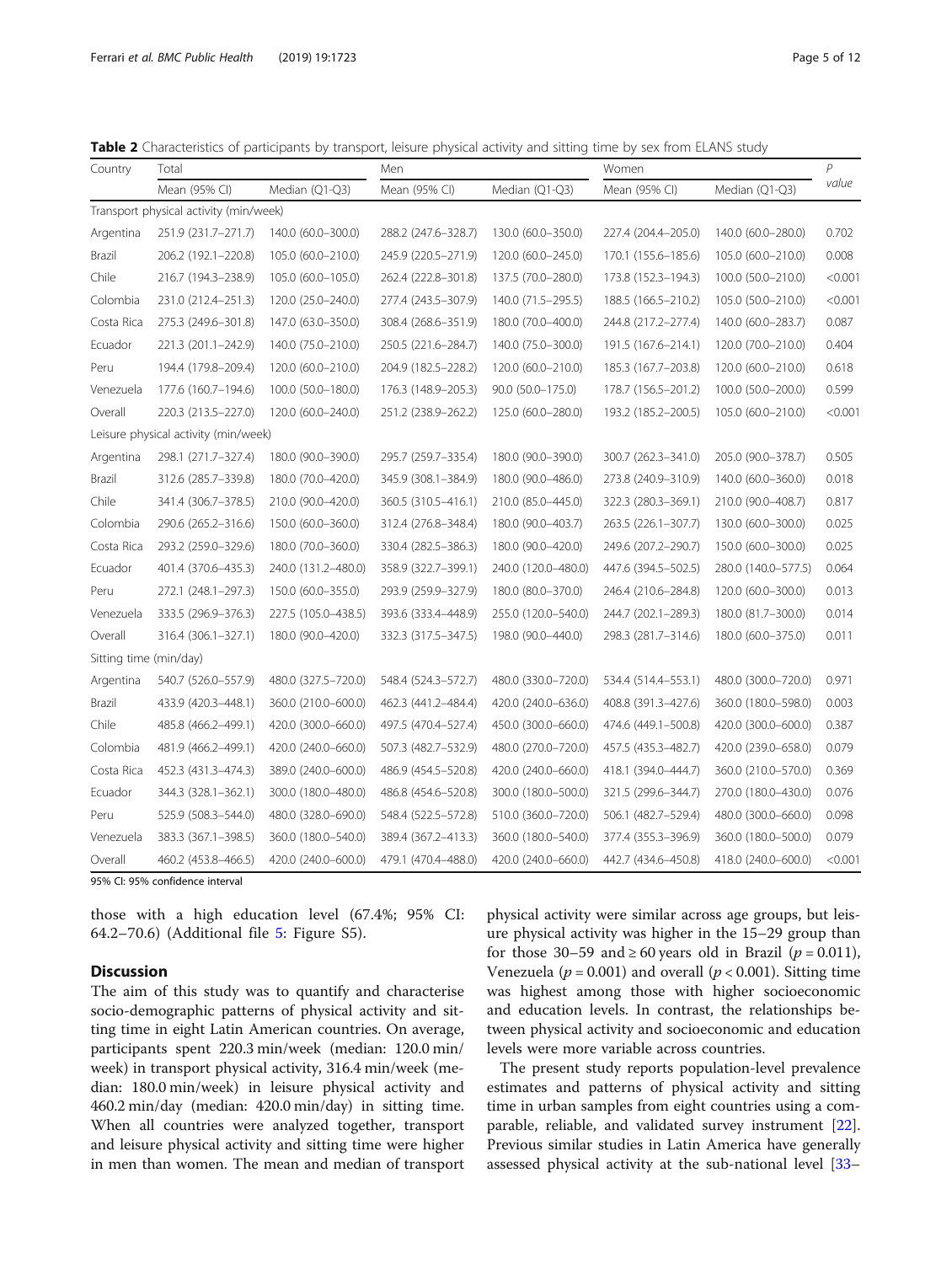<span id="page-5-0"></span>Table 3 Characteristics of participants by transport, leisure physical activity and sitting time by age group from ELANS study

| Country                                | $15-29$ years                        |                     | 30-59 years         |                      | $\geq$ 60 years     | P                   |         |  |  |
|----------------------------------------|--------------------------------------|---------------------|---------------------|----------------------|---------------------|---------------------|---------|--|--|
|                                        | Mean (95% CI)                        | Median (Q1-Q3)      | Mean (95% CI)       | Median (Q1-Q3)       | Mean (95% CI)       | Median (Q1-Q3)      | value   |  |  |
| Transport physical activity (min/week) |                                      |                     |                     |                      |                     |                     |         |  |  |
| Argentina                              | 237.2 (205.4-270.2)                  | 120.0 (60.0-290.0)  | 254.9 (227.2-286.3) | 140.0 (60.0-300.0)   | 304.9 (217.9-407.9) | 132.5 (60.0-330.0)  | 0.652   |  |  |
| Brazil                                 | 213.6 (189.2-236.9)                  | 105.0 (60.0-210.0)  | 207.4 (190.2-227.7) | 120.0 (60.0-210.0)   | 156.6 (117.5-209.3) | 90.0 (60.0-210.0)   | 0.247   |  |  |
| Chile                                  | 216.1 (186.9-249.7)                  | 120.0 (70.0-240.0)  | 210.8 (179.5-242.2) | 105.0 (60.0-210.0)   | 269.0 (149.3-407.4) | 105.0 (41.2-210.0)  | 0.609   |  |  |
| Colombia                               | 218.0 (190.7-247.2)                  | 105.0 (60.0-234.7)  | 246.3 (216.6-275.8) | 120.0 (60.0-270.0)   | 196.0 (147.8-249.8) | 105.0 (60.0-228.0)  | 0.796   |  |  |
| Costa Rica                             | 288.5 (250.1-327.9)                  | 160.0 (75.0-360.0)  | 271.9 (238.1-307.2) | 140.0 (60.0-345.0)   | 204.0 (123.4-301.3) | 82.5 (45.0-240.0)   | 0.180   |  |  |
| Ecuador                                | 195.4 (168.3-224.3)                  | 120.0 (70.0-210.0)  | 241.6 (210.2-272.4) | 140.0 (75.0-256.2)   | 238.1 (178.7-312.6) | 165.0 (101.2-295.0) | 0.027   |  |  |
| Peru                                   | 184.9 (162.4-209.0)                  | 105.0 (60.0-210.0)  | 199.1 (179.8-220.8) | 120.0 (60.0-210.0)   | 226.7 (166.1-308.6) | 150.0 (70.0-227.5)  | 0.088   |  |  |
| Venezuela                              | 182.2 (155.4-212.3)                  | 100.0 (60.0-180.0)  | 180.1 (154.8-208.1) | 90.0 (50.0-205.0)    | 124.2 (94.2-158.4)  | 95.0 (47.2-150.0)   | 0.533   |  |  |
| Overall                                | 215.5 (205.0-226.7)                  | 120.0 (60.0-210.0)  | 225.0 (215.7-234.3) | 120.0 (60.0-240.0)   | 212.0 (187.1-238.0) | 120.0 (60.0-210.0)  | 0.384   |  |  |
|                                        | Leisure physical activity (min/week) |                     |                     |                      |                     |                     |         |  |  |
| Argentina                              | 329.2 (288.2-376.2)                  | 240.0 (90.0-450.0)  | 274.7 (238.3-314.6) | 180.0 (80.0-360.0)   | 262.6 (182.4-371.3) | 180.0 (90.0-326.2)  | 0.041   |  |  |
| Brazil                                 | 358.8 (314.5-405.2)                  | 232.5 (90.0-480.0)  | 270.1 (240.2-300.3) | 146.0 (60.0-360.0)   | 363.5 (230.4-518.0) | 180.0 (80.0-420.0)  | 0.011   |  |  |
| Chile                                  | 382.2 (331.5-438.5)                  | 240.0 (120.0-480.0) | 297.0 (252.4-342.3) | 180.0 (60.0-384.0)   | 402.5 (247.2-578.4) | 195.0 (60.0-645.0)  | 0.057   |  |  |
| Colombia                               | 313.3 (270.2-360.5)                  | 170.0 (60.0-420.0)  | 273.6 (240.6-310.6) | 150.0 (60.0-322.5)   | 267.9 (174.6-379.8) | 169.5 (60.0-310.0)  | 0.711   |  |  |
| Costa Rica                             | 307.1 (255.1-364.5)                  | 160.0 (60.0-360.0)  | 280.3 (237.7-322.2) | 180.0 (90.0-350.0)   | 285.2 (137.4-455.2) | 160.0 (70.0-270.0)  | 0.969   |  |  |
| Ecuador                                | 380.6 (339.7-428.1)                  | 255.0 (123.7-480.0) | 412.2 (362.9-462.8) | 240.0 (121.2-507.5)  | 470.8 (334.1-604.1) | 370.0 (150.0-622.5) | 0.578   |  |  |
| Peru                                   | 296.2 (260.9-332.9)                  | 165.0 (70.0-360.0)  | 252.6 (220.9-288.3) | 140.0 (60.0-302.5)   | 191.6 (127.3–274.8) | 135.0 (65.0-240.0)  | 0.138   |  |  |
| Venezuela                              | 395.8 (339.2-458.2)                  | 300.0 (120.0-520.0) | 266.1 (213.9-322.4) | 180.0 (72.5 - 357.5) | 178.1 (94.5-296.8)  | 147.0 (60.0-180.0)  | 0.001   |  |  |
| Overall                                | 342.1 (326.0-359.9)                  | 210.0 (90.0-450.0)  | 292.2 (278.0-305.9) | 180.0 (70.0-360.0)   | 315.4 (269.8-358.1) | 180.0 (80.0-390.0)  | < 0.001 |  |  |
| Sitting time (min/day)                 |                                      |                     |                     |                      |                     |                     |         |  |  |
| Argentina                              | 544.1 (516.9-569.3)                  | 480.0 (360.0-720.0) | 534.9 (514.6-555.1) | 480.0 (300.0-720.0)  | 569.4 (507.8-633.5) | 570.0 (307.0-720.0) | 0.745   |  |  |
| Brazil                                 | 493.0 (467.6–519.7)                  | 420.0 (240.0-660.0) | 403.8 (386.7-420.7) | 360.0 (180.0-540.0)  | 385.4 (342.5-429.8) | 360.0 (185.0-500.0) | < 0.001 |  |  |
| Chile                                  | 539.2 (509.5-569.9)                  | 480.0 (360.0-720.0) | 452.2 (428.0-479.1) | 420.0 (270.0-570.0)  | 453.3 (390.7-526.6) | 420.0 (245.0-600.0) | < 0.001 |  |  |
| Colombia                               | 536.9 (508.3-566.7)                  | 480.0 (300.0-720.0) | 442.8 (419.8-468.7) | 390.0 (238.0-600.0)  | 473.3 (415.6-540.2) | 392.5 (240.0-615.0) | < 0.001 |  |  |
| Costa Rica                             | 503.7 (468.6-538.9)                  | 465.0 (240.0-690.0) | 420.1 (393.2-448.7) | 360.0 (210.0-558.7)  | 365.9 (292.5-440.7) | 300.0 (195.0-480.0) | < 0.001 |  |  |
| Ecuador                                | 362.2 (336.9-391.3)                  | 300.0 (180.0-510.0) | 333.7 (310.8-360.6) | 300.0 (165.0-450.0)  | 303.0 (240.5-363.0) | 240.0 (170.0-450.0) | 0.293   |  |  |
| Peru                                   | 556.8 (530.3-585.2)                  | 540.0 (360.0-720.0) | 503.9 (480.9-528.8) | 480.0 (300.0-660.0)  | 477.1 (411.8-541.6) | 465.0 (318.7-600.0) | 0.008   |  |  |
| Venezuela                              | 408.9 (383.9-433.6)                  | 360.0 (240.0-540.0) | 366.2 (344.9-388.1) | 360.0 (180.0-490.0)  | 349.2 (295.7-412.7) | 300.0 (135.0-480.0) | 0.099   |  |  |
| Overall                                | 496.8 (486.5-507.3)                  | 475.0 (270.0-660.0) | 436.8 (428.7-444.6) | 390.0 (240.0-600.0)  | 432.6 (410.6-455.3) | 360.0 (240.0-600.0) | < 0.001 |  |  |

[37\]](#page-10-0) and have not used standard surveys, timelines, and methods in representative national samples [[37\]](#page-10-0). In contrast, ELANS was conducted simultaneously in the urban populations of the most populous cities of eight countries in Latin America. Despite the many manuscripts describing the global impacts of physical inactivity [\[4](#page-10-0), [5](#page-10-0), [10](#page-10-0), [38](#page-10-0)] and global calls for action to reverse the physical inactivity pandemic, few physical activity interventions have occurred in Latin America. While crosscountry interventions may be challenging given varying cultural, geographical, social, and economic milieus in different countries, the current results suggest some similarities that may set the stage for further exploration and intervention development [\[39,](#page-10-0) [40\]](#page-10-0).

Compared with the rest of the world, Latin American countries had high prevalences of insufficient physical activity (i.e. not meeting WHO guidelines) [\[41\]](#page-10-0). Our analyses show that the prevalence of insufficient transport and leisure physical activity varies greatly across the eight Latin American countries (Fig. S1-S5); insufficient physical activity was lower in Costa Rica (59.8%) and higher in Venezuela (81.0%) for transport and Ecuador (46.1%) and Venezuela (83.8%) for leisure. Werneck et al. [[34\]](#page-10-0) compiled self-reported data from six surveys across South American countries (116.982 participants) showed that the highest levels of leisure physical inactivity (< 150 min/week) were in Peru (91.4%), Ecuador (84.7%), Brazil (79.7%), Chile (79.2%) and Argentina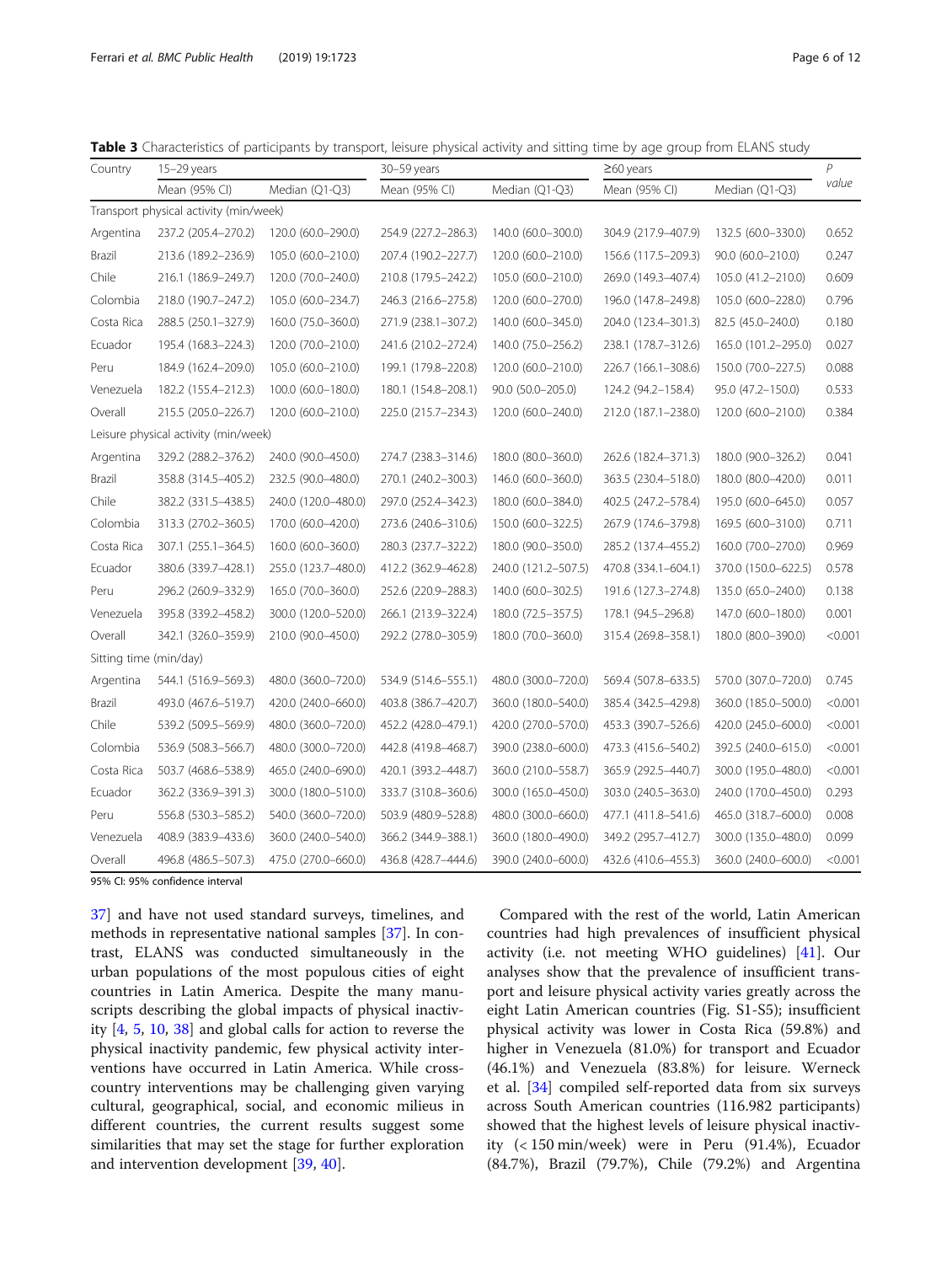<span id="page-6-0"></span>Table 4 Characteristics of participants by transport, leisure physical activity and sitting time by socioeconomic level from ELANS study

| Country                | Low                                    |                     | Medium              |                     | High                |                     | $\mathsf{P}$ |
|------------------------|----------------------------------------|---------------------|---------------------|---------------------|---------------------|---------------------|--------------|
|                        | Mean (95% CI)                          | Median (Q1-Q3)      | Mean (95% CI)       | Median (Q1-Q3)      | Mean (95% CI)       | Median (Q1-Q3)      | value        |
|                        | Transport physical activity (min/week) |                     |                     |                     |                     |                     |              |
| Argentina              | 255.3 (224.9-287.6)                    | 140.0 (60.0-300.0)  | 240.1 (210.5-268.5) | 140.0 (60.0-280.0)  | 324.8 (214.7-442.3) | 155.0 (70.0-420.0)  | 0.779        |
| Brazil                 | 221.4 (199.7-244.2)                    | 120.0 (60.0-240.0)  | 193.6 (174.1-215.1) | 105.0 (60.0-210.0)  | 180.3 (130.2-238.0) | 100.0 (45.0-210.0)  | 0.149        |
| Chile                  | 206.4 (177.6-235.7)                    | 105.0 (60.0-228.0)  | 221.7 (187.3-259.2) | 120.0 (60.0-210.0)  | 246.6 (167.2-337.5) | 105.0 (60.0-210.0)  | 0.763        |
| Colombia               | 219.7 (197.8-242.0)                    | 111.5 (60.0-210.0)  | 250.2 (213.2-290.6) | 105.0 (60.0-280.0)  | 258.1 (181.7-355.6) | 140.0 (87.0-329.0)  | 0.356        |
| Costa Rica             | 269.2 (227.2-317.2)                    | 140.0 (60.0-300.0)  | 284.7 (249.3-319.6) | 168.5 (70.0-360.0)  | 253.1 (187.8-326.0) | 140.0 (70.0-300.0)  | 0.338        |
| Ecuador                | 227.5 (200.8-255.5)                    | 140.0 (75.0-243.7)  | 216.6 (185.6-249.0) | 120.0 (75.0-210.0)  | 210.3 (155.6-267.3) | 140.0 (75.0-243.7)  | 0.300        |
| Peru                   | 201.5 (180.9-225.9)                    | 120.0 (60.0-210.0)  | 169.7 (149.7-193.5) | 105.0 (60.0-210.0)  | 213.3 (182.5-247.5) | 140.0 (70.0-240.0)  | 0.169        |
| Venezuela              | 174.2 (155.2–195.4)                    | 100.0 (50.0-180.0)  | 195.7 (147.8–251.4) | 105.0 (60.0-190.0)  | 170.7 (114.2–240.8) | 95.0 (60.0-210.0)   | 0.618        |
| Overall                | 218.1 (208.7-227.4)                    | 120.0 (60.0-240.0)  | 222.2 (211.2-233.2) | 120.0 (60.0-240.0)  | 225.2 (203.5-246.9) | 120.0 (60.0-238.0)  | 0.471        |
|                        | Leisure physical activity (min/week)   |                     |                     |                     |                     |                     |              |
| Argentina              | 312.9 (270.2-358.9)                    | 200.0 (90.0-390.0)  | 281.8 (249.1-317.3) | 180.0 (80.0-365.0)  | 316.5 (217.4-438.8) | 225.0 (112.5-444.0) | 0.608        |
| Brazil                 | 293.0 (252.4-336.3)                    | 140.0 (60.0-360.0)  | 332.8 (295.4-371.9) | 230.0 (87.5-477.5)  | 307.6 (239.1-381.9) | 180.0 (90.0-442.5)  | 0.003        |
| Chile                  | 323.0 (277.4–371.5)                    | 190.0 (90.0-420.0)  | 340.9 (291.7–393.3) | 210.0 (76.2-420.0)  | 411.3 (304.7–512.4) | 300.0 (120.0–438.7) | 0.346        |
| Colombia               | 286.2 (252.9-325.5)                    | 143.5 (60.0-360.0)  | 310.9 (264.5-358.3) | 180.0 (80.0-406.0)  | 235.8 (178.3-303.1) | 195.0 (40.0-303.7)  | 0.252        |
| Costa Rica             | 302.7 (243.4-366.3)                    | 180.0 (62.5-360.0)  | 294.0 (248.2-342.3) | 180.0 (80.0-360.0)  | 270.6 (202.2-346.7) | 138.0 (60.0-375.0)  | 0.360        |
| Ecuador                | 418.9 (371.8-468.6)                    | 270.0 (140.0-540.0) | 375.7 (327.5–430.0) | 240.0 (120.0-440.0) | 408.9 (320.0–499.3) | 240.0 (150.0–507.5) | 0.314        |
| Peru                   | 270.2 (235.0-312.2)                    | 139.0 (60.0-330.0)  | 268.7 (226.6-312.3) | 155.0 (60.0-360.0)  | 281.6 (234.5-333.1) | 200.0 (75.0-420.0)  | 0.035        |
| Venezuela              | 344.7 (299.5-391.2)                    | 240.0 (120.0-420.0) | 313.9 (220.2-405.6) | 180.0 (60.0-472.5)  | 246.2 (142.8-363.9) | 120.0 (56.0-480.0)  | 0.466        |
| Overall                | 316.8 (300.7-316.9)                    | 180.0 (80.0-405.0)  | 315.1 (298.6–331.7) | 180.0 (90.0-416.0)  | 317.9 (288.4–347.4) | 210.0 (90.0-420.0)  | 0.081        |
| Sitting time (min/day) |                                        |                     |                     |                     |                     |                     |              |
| Argentina              | 539.5 (515.6-563.4)                    | 480.0 (330.0-720.0) | 544.0 (519.3-568.4) | 510.0 (352.5-720.0) | 522.6 (452.6-589.8) | 495.0 (240.0-750)   | 0.920        |
| Brazil                 | 401.5 (382.6-420.8)                    | 360.0 (180.0-558.0) | 453.9 (433.9-474.5) | 390.0 (240.0-600.0) | 518.9 (467.3-572.5) | 360.0 (180.0-558.0) | < 0.001      |
| Chile                  | 457.7 (430.3-484.2)                    | 420.0 (240.0-600.0) | 506.5 (477.6-534.3) | 480.0 (300.0-660.0) | 532.2 (474.5-592.9) | 480.0 (360.0-660.0) | 0.026        |
| Colombia               | 474.1 (451.2-498.9)                    | 420.0 (240.0-660.0) | 497.8 (466.4–528.4) | 440.0 (290.0-660.0) | 479.5 (417.9–549.1) | 480.0 (300.0-600.0) | 0.710        |
| Costa Rica             | 405.1 (371.6-438.8)                    | 360.0 (180.0-540.0) | 480.1 (451.1-512.0) | 420.0 (240.0-660.0) | 457.5 (394.1-523.3) | 360.0 (180.0-660.0) | 0.140        |
| Ecuador                | 331.1 (302.6-358.3)                    | 265.0 (150.0-480.0) | 355.8 (329.2-381.4) | 300.0 (180.0-480.0) | 362.6 (316.7-414.1) | 360.0 (180.0-480.0) | 0.185        |
| Peru                   | 515.9 (488.6–540.2)                    | 480.0 (300.0-690.0) | 515.6 (483.9–546.6) | 480.0 (330.0-660.0) | 565.0 (529.8-599.2) | 525.0 (360.0-712.5) | 0.139        |
| Venezuela              | 377.9 (360.4-394.9)                    | 360.0 (180.0-540.0) | 412.8 (371.4-451.2) | 390.0 (195.0-600.0) | 367.3 (295.5-444.5) | 315.0 (180.0-480.0) | 0.293        |
| Overall                | 428.1 (415.9-440.3)                    | 370.0 (210.0-600.0) | 471.5 (457.7-485.2) | 420.0 (240.0-660.0) | 490.9 (466.0-515.7) | 477.5 (300.0-660.0) | < 0.001      |

(70.8%). Besides the leisure physical activity, active transportation has beneficial effects on all-cause mortality, cardiovascular disease and cancer and can increase the physical activity levels of entire populations [\[12](#page-10-0), [42,](#page-10-0) [43](#page-10-0)]. Weekly transport physical activity time was highest in Costa Rica (mean: 275.3 min/week; median: 147.0 min/ week) and lowest in Venezuela (mean: 177.6 min/week; median: 100.0 min/week). Active transportation (walking and cycling) is potentially an important contributor to health, particularly in highly urbanized regions like Latin America [\[39](#page-10-0), [44](#page-10-0)], in which it may improve people's mental and physical health, prevent road traffic-related injury, and decrease environmental pollution [[43](#page-10-0)].

The presence of "ciclovías" improved the participation of adults in active transportation by walking [[45](#page-11-0)]. Results from such programs are important because they can support the actions described in the new urban plans of several countries from Latin America (i.e., Peru, Santiago, Colombia, and Brazil). These plans include efforts aimed at increasing accessibility to public parks [\[46\]](#page-11-0). For example, The "Ciclovía-Recreativa" programs from Bogotá have shown that users of "ciclovía programmes" contribute substantially to meeting physical activity guidelines and have better quality of life [\[47\]](#page-11-0). Such public health campaigns can inspire populations to travel by walk and cycle more [\[48\]](#page-11-0). "Ciclovías", which temporarily close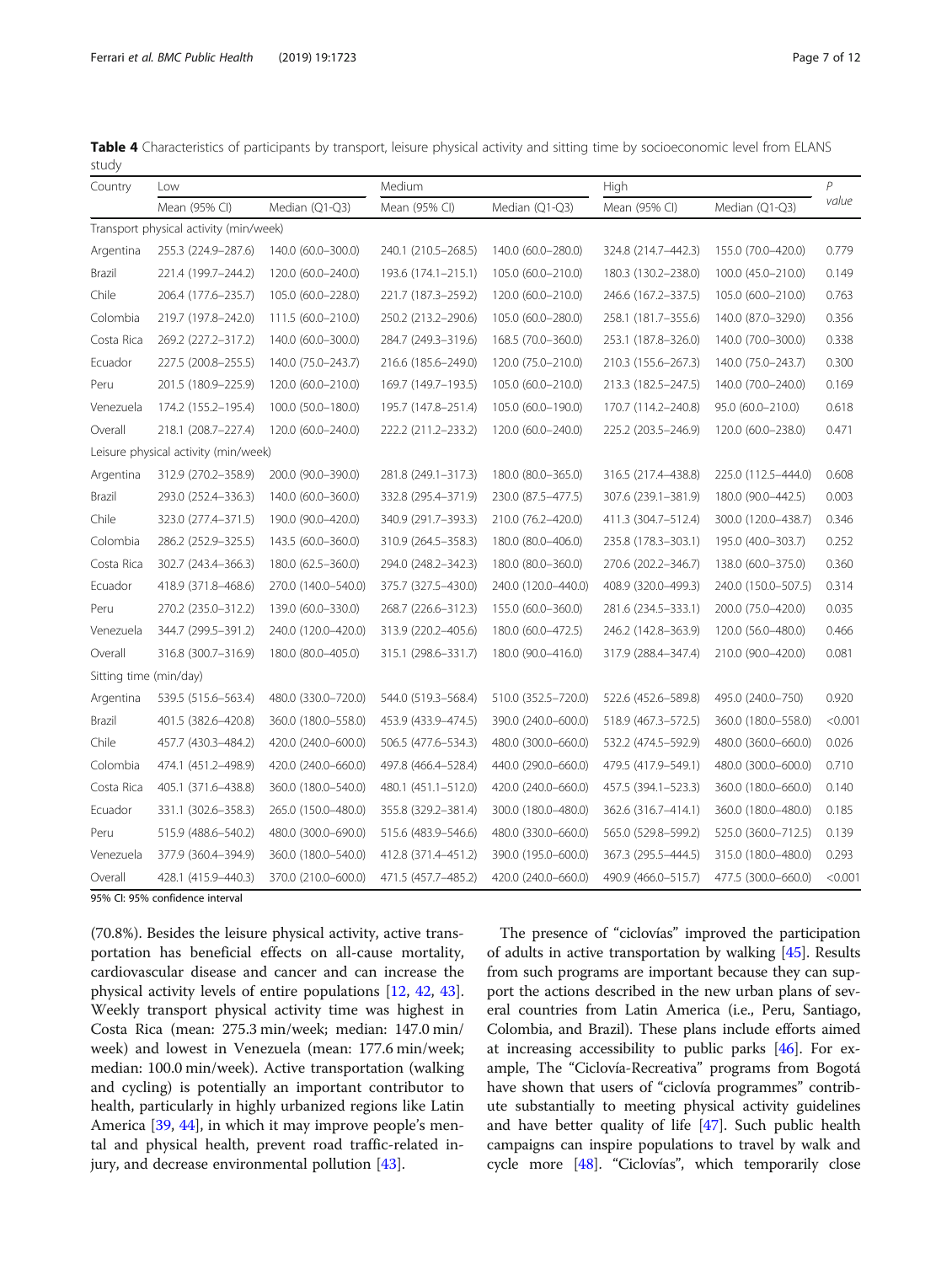<span id="page-7-0"></span>Table 5 Characteristics of participants by transport, leisure physical activity and sitting time by education level from ELANS study

| Country                | Low                                    |                     | Medium              |                      | High                | $\overline{P}$       |         |  |
|------------------------|----------------------------------------|---------------------|---------------------|----------------------|---------------------|----------------------|---------|--|
|                        | Mean (95% CI)                          | Median (Q1-Q3)      | Mean (95% CI)       |                      | Mean (95% CI)       | Median (Q1-Q3)       | value   |  |
|                        | Transport physical activity (min/week) |                     |                     |                      |                     |                      |         |  |
| Argentina              | 265.5 (238.6-292.4)                    | 140.0 (60.0-300.0)  | 221.9 (185.4-258.5) | 120.0 (60.0-280.0)   | 175.1 (120.8-229.4) | 140.0 (75.0-210.0)   | 0.595   |  |
| Brazil                 | 218.2 (195.3-241.1)                    | 107.5 (60.0-213.7)  | 190.2 (171.8-208.6) | 105.0 (60.0-210.0)   | 216.8 (158.9-274.7) | 135.0 (50.0-217.5)   | 0.644   |  |
| Chile                  | 205.5 (179.9-231.0)                    | 105.0 (60.0-212.5)  | 218.1 (171.6-264.7) | 120.0 (60.0-213.7)   | 281.2 (186.3-376.1) | 140.0 (60.0-315.0)   | 0.267   |  |
| Colombia               | 242.8 (217.9-267.7)                    | 120.0 (60.0-276.0)  | 199.4 (163.9-234.8) | 105.0 (49.7-210.0)   | 228.0 (173.9-282.1) | 120.0 (60.0-240.0)   | 0.058   |  |
| Costa Rica             | 276.5 (248.5-304.5)                    | 157.5 (60.0-346.2)  | 260.7 (189.4-331.9) | 120.0 (70.0-290.0)   | 289.6 (184.2-394.9) | 140.0 (75.0-390.0)   | 0.451   |  |
| Ecuador                | 226.7 (204.9-248.5)                    | 140.0 (75.0-240.0)  | 174.2 (113.3-235.2) | 100.0 (60.0-150.0)   | 231.6 (148.0-315.1) | 120.0 (70.0-210.0)   | 0.009   |  |
| Peru                   | 193.3 (163.1-223.6)                    | 107.5 (60.0-210.0)  | 195.9 (177.3-214.6) | 120.0 (60.0-210.0)   | 186.9 (150.7-223.3) | 120.0 (73.7-210.0)   | 0.590   |  |
| Venezuela              | 175.9 (154.3-197.6)                    | 90.0 (50.0-180.0)   | 196.0 (144.9-247.2) | 105.0 (60.0-210.0)   | 170.3 (126.4-214.3) | 100.0 (60.0-168.7)   | 0.523   |  |
| Overall                | 230.5 (221.4-239.6)                    | 120.0. (60.0-250.0) | 200.7 (189.8-211.6) | 110.0 (60.0-210.0)   | 215.9 (193.8-238.1) | 120.0 (60.0-210.0)   | 0.103   |  |
|                        | Leisure physical activity (min/week)   |                     |                     |                      |                     |                      |         |  |
| Argentina              | 297.0 (263.3-330.7)                    | 180.0 (90.0-360.0)  | 309.4 (264.9-353.9) | 240.0 (120.0-405.0)  | 265.9 (147.7-384.3) | 180.0 (90.0-360.0)   | 0.019   |  |
| Brazil                 | 321.6 (281.3-361.9)                    | 170.0 (72.5-420.0)  | 302.8 (262.3-343.3) | 180.0 (60.0-427.5)   | 311.5 (247.2-375.8) | 240.0 (90.0-455.0)   | 0.391   |  |
| Chile                  | 332.1 (289.4-374.8)                    | 205.0 (90.0-420.0)  | 326.9 (254.8-399.0) | 210.0 (60.0-420.0)   | 413.0 (307.2-518.8) | 300.0 (120.0-420.0)  | 0.159   |  |
| Colombia               | 283.3 (247.5-319.1)                    | 150.0 (60.0-300.0)  | 305.8 (257.5-354.2) | 180.0 (60.0-420.0)   | 298.3 (219.9-376.6) | 150.0 (60.0-335.0)   | 0.273   |  |
| Costa Rica             | 288.8 (250.8-326.7)                    | 170.0 (60.0-360.0)  | 309.5 (212.7-406.2) | 180.0 (90.0-360.0)   | 311.5 (201.1-421.9) | 207.5 (108.7-363.7)  | 0.147   |  |
| Ecuador                | 406.2 (371.4-441.1)                    | 255.0 (127.5-527.5) | 358.6 (263.9-453.1) | 217.5 (120.0-425.0)  | 410.6 (244.8-576.4) | 255.0 (145.0-447.5)  | 0.473   |  |
| Peru                   | 289.1 (229.7-348.5)                    | 150.0 (60.0-340.0)  | 274.6 (245.3-303.9) | 160.0 (61.0-360.0)   | 218.5 (150.8-286.2) | 140.0 (60.0-240.0)   | 0.643   |  |
| Venezuela              | 348.6 (294.2-403.0)                    | 210.0 (105.0-435.0) | 242.2 (185.4-298.9) | 240.0 (67.5 - 345.0) | 350.1 (268.7-431.5) | 240.0 (67.5 - 345.0) | 0.427   |  |
| Overall                | 325.2 (310.8-339.5)                    | 180.0 (90.0-420.0)  | 297.7 (279.8-315.5) | 180.0 (75.0-391.2)   | 320.8 (287.9-353.6) | 202.5 (90.0-403.7)   | 0.353   |  |
| Sitting time (min/day) |                                        |                     |                     |                      |                     |                      |         |  |
| Argentina              | 532.6 (513.9-551.2)                    | 480.0 (300.0-720.0) | 563.9 (529.8-597.9) | 540.0 (360.0-720.0)  | 574.8 (485.6-663.9) | 540.0 (300.0-735.0)  | 0.243   |  |
| Brazil                 | 398.1 (379.2-416.9)                    | 360.0 (180.0-540.0) | 458.2 (436.6-479-8) | 420.0 (240.0-640.0)  | 528.1 (480.8-575.4) | 480.0 (360.0-720.0)  | < 0.001 |  |
| Chile                  | 466.4 (443.2-489.6)                    | 420.0 (270.0-600.0) | 532.6 (491.573.6)   | 480.0 (340.0-720.0)  | 499.8 (449.5-550.0) | 420.0 (360.0-600.0)  | 0.082   |  |
| Colombia               | 455.4 (433.3-477.6)                    | 420.0 (220.0-655.0) | 530.6 (494.7-566.5) | 480.0 (300.0-720.0.) | 529.7 (477.7-581.8) | 510.0 (300.0-720.0)  | < 0.001 |  |
| Costa Rica             | 432.8 (409.9-455.7)                    | 360.0 (240.0-600.0) | 518.6 (450.2-586.9) | 450.0 (260.0-720.0)  | 579.5 (479.2-679.8) | 540.0 (360.0-780.0)  | 0.005   |  |
| Ecuador                | 333.1 (314.2-352.0)                    | 270.0 (160.0-480.0) | 416.0 (356.9-475.1) | 360.0. (240.0-510.0) | 370.6 (310.2-430.9) | 360.0 (213.7-540.0)  | 0.005   |  |
| Peru                   | 529.6 (491.5-567.7)                    | 480.0 (300.0-710.0) | 519.5 (498.7-540.4) | 480.0 (315.0-660.0)  | 560.6 (514.6–606.7) | 540.0 (382.5-712.5)  | 0.080   |  |
| Venezuela              | 376.1 (356.9-395.3)                    | 360.0 (180.0-500.0) | 355.1 (312.5-397.8) | 315.0 (180.0-485.0)  | 429.9 (394.0-465.8) | 420.0 (240.0-600.0)  | 0.001   |  |
| Overall                | 436.5 (428.7-444.3)                    | 370.0 (225.0-600.0) | 495.7 (484.2-507.3) | 456.0 (270.0-660.0)  | 503.7 (484.5-522.8) | 480.0 (300.0-660.0)  | < 0.001 |  |

streets to private transport to create a safe place for people to cycle, walk, run, and participate in social health promotion and cultural events, have been shown to be very effective "programmes" in the Latin American region [\[39\]](#page-10-0).

Sex differences in transport and leisure physical activity have been reported in studies from countries with different income levels [\[41](#page-10-0)]. Overall, our investigation found, similarly to other regions (Mexico, Europe, and the United States) [[49](#page-11-0)–[51](#page-11-0)], significantly lower physical activity in women than men. Such results argue for interventions targeting women to help close the sex difference and reach the global physical activity goals [\[41](#page-10-0), [52](#page-11-0)]. Of note, how women, vs. men respond to their local built environments, including the walkability of their

environment, has been identified as a major correlate of physical activity levels worldwide [[53\]](#page-11-0). A better understanding of sex differences can also occur through measuring their participation in diverse domains of activity (i.e., transport and leisure time activities). More opportunities for safe and available leisure activities for women, as well as the impacts of cultural norms, traditional roles, and lack of social and community support all can lead to reduced participation in physical activities among women [[52](#page-11-0)]. Understanding and addressing these barriers are necessary to plan and deliver socially sensitive programs to support behavior change. Another way to improve leisure-time physical activity may be to promote women's involvement in sport, as women do not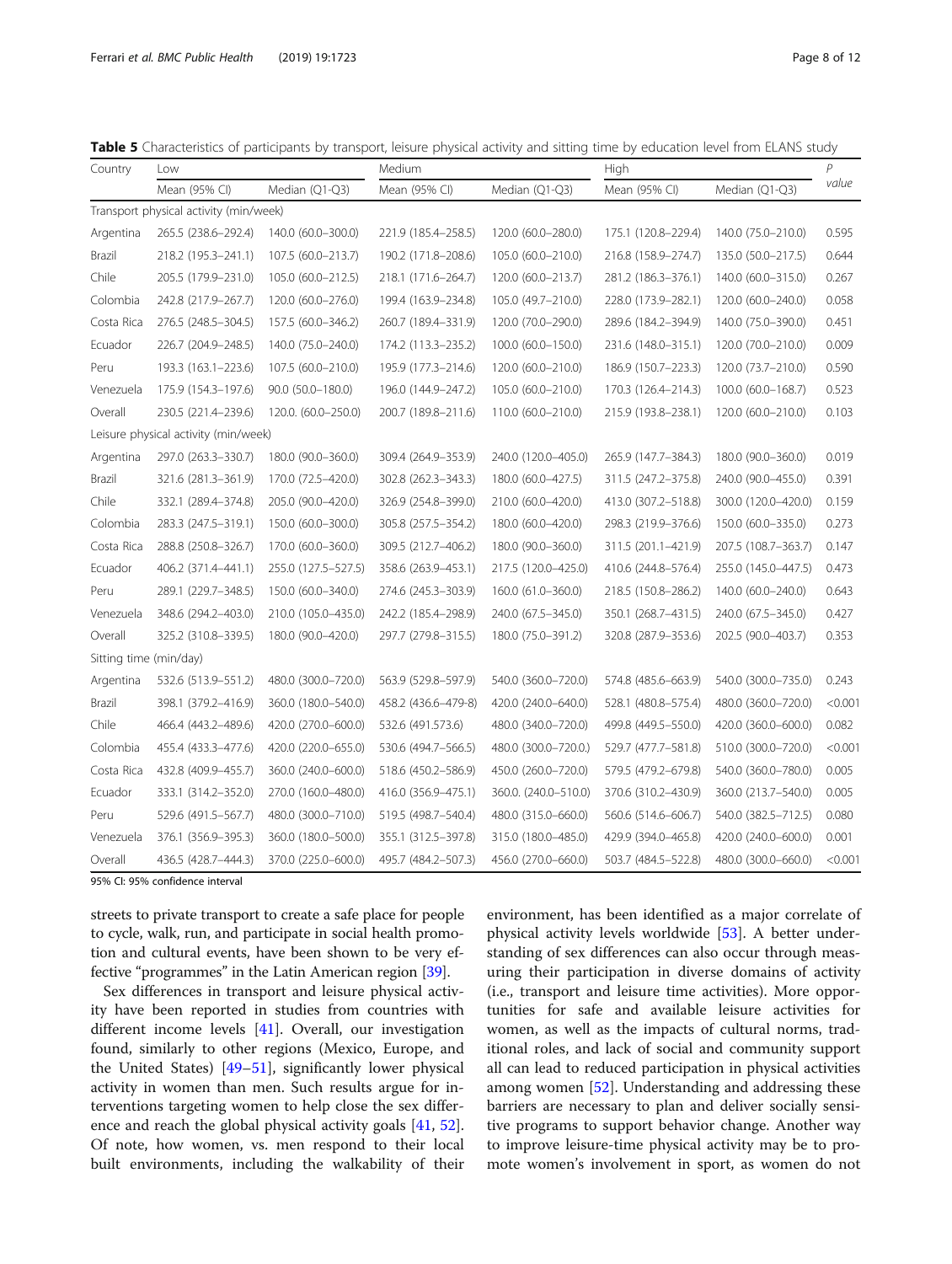have the same opportunity to engage in sport. Collaboration from the government, sports institutions and health professionals can help to increase women's participation in physical activity.

Overall, physical activity (transport and leisure) and sitting time showed high variability across countries. There was, however, no clear pattern in the time spent in physical activity and sitting in relation to differences at the socioeconomic and education levels. The current patterns of physical activity and sitting time by socioeconomic strata are closely related to urban development in Latin America characterized by social and environmental inequalities, unplanned and disorganized growth, and underlying political and socioeconomic factors [\[54](#page-11-0), [55\]](#page-11-0). Factors such as globalization and industrialization influenced the migration from rural to urban areas. The fact that physical activity and sitting time vary greatly across countries and cities suggests that the factors that influence inactivity lie at national, sub-national, and community levels, and policies specific to these levels may be needed to increase physical activity [\[4](#page-10-0)].

The differences in physical activity with socioeconomic level are clearer when evaluated at the level of the transport and leisure domains [[56\]](#page-11-0). We found differences between socioeconomic level strata and leisure physical activity in Brazil and Peru. There have been reports of stronger relationship between socioeconomic strata of leisure physical activity in European countries [\[56](#page-11-0)]. A higher socioeconomic position is associated with better facilities and environments and more opportunities for leisure time physical activity [[35\]](#page-10-0). Building more places appropriate for leisure time physical activity such as parks outdoor courts and bicycle paths [\[35](#page-10-0)] and improving walkability of streets [\[33](#page-10-0)] may be important strategies for increasing opportunities for leisure physical activity among lower SES groups in Latin America. These actions are included in national physical activity policies in Latin America countries [[57](#page-11-0), [58](#page-11-0)].

Each country in our study had a mean level of sitting time higher than 7 hours/day. Van Dyck et al. [[59\]](#page-11-0) reported means of 7.9 and 7.8 h/day of sedentary behaviour in Brazil and Colombia. Most countries in the current study showed socioeconomic (Brazil, Chile, Ecuador, Peru, overall) and educational (Argentina, Brazil, Colombia, Costa Rica, Peru, Venezuela and overall) gradients in sitting time, with higher levels with higher socioeconomic and education level. Presumably adults with higher education and from higher income groups have more sedentary jobs, are more likely to use cars than active travel as a means of transport, and have more electronic entertainment and labor-saving devices at home. Cultural factors may also explain some patterns, through behavioral preferences [[60\]](#page-11-0).

Our study showed that in most countries, younger participants (<30 years) spent more time sitting time than older participants (≥30 years). This behaviour indicates more frequent sedentary occupations in the use of passive transport among younger adults. It is possible that this pattern could signal a future increase in for poor health outcomes [\[61](#page-11-0)]. While the need to monitor sedentary behaviours in national health surveys seems clear, few efforts exist to study sedentary behaviour worldwide [\[34\]](#page-10-0), and no policies to decrease sedentary behaviours exist in Latin America.

ELANS provides data allowing comparisons across eight countries from Latin American for the first time. Major inputs included the production of comparable physical activity values in eight countries using a common protocol. Many manuscripts showed moderate correlations between IPAQ and accelerometers [[62](#page-11-0), [63](#page-11-0)]. Questionnaires remain the most practical method for measuring physical activity in populations due to the low price and high burden of respondents [\[64](#page-11-0)]. Compared with many current physical activity questionnaires, a strength of IPAQ is the ability to quantify both leisure and transport physical activity. IPAQ is widely used for measuring and tracking physical activity levels in Latin American populations [\[23](#page-10-0), [36,](#page-10-0) [65](#page-11-0)]. Its use in Latin America has not been without challenges, and has required several cultural and structural adaptations. IPAQ measurement results can be overestimated [[66](#page-11-0)–[68](#page-11-0)]. Total physical activity may have higher values than only leisure activities [[69](#page-11-0)]. This between-country difference appeared even greater in the low- and middle- income countries [[70](#page-11-0)]. Another limitation in this study was the complexity of socioeconomic strata classification that may have led to misclassification within the three socioeconomic levels. Developing a feasible, realistic, standardized socioeconomic strata categorization was more difficult than expected, requiring extensive and innovative work. Measurement and definitions of socioeconomic status and educational level across countries requires close attention to ensure comparability [[33](#page-10-0), [56](#page-11-0)].

#### Conclusions

The study findings show wide variation in transport and leisure physical activity and sitting time by sex and age group in eight Latin America countries. The results do not show significant difference in transport and leisure physical activity by socioeconomic and education levels. The observed variability across countries sets the stage for future investigations to inform interventions at the national and regional levels. Future studies should seek to better understand the challenges of promoting transport and leisure physical activity and reducing sitting time in urban regions. Such studies may help in gaining a deeper understanding of the factors that can be targeted to increase physical activity in Latin America.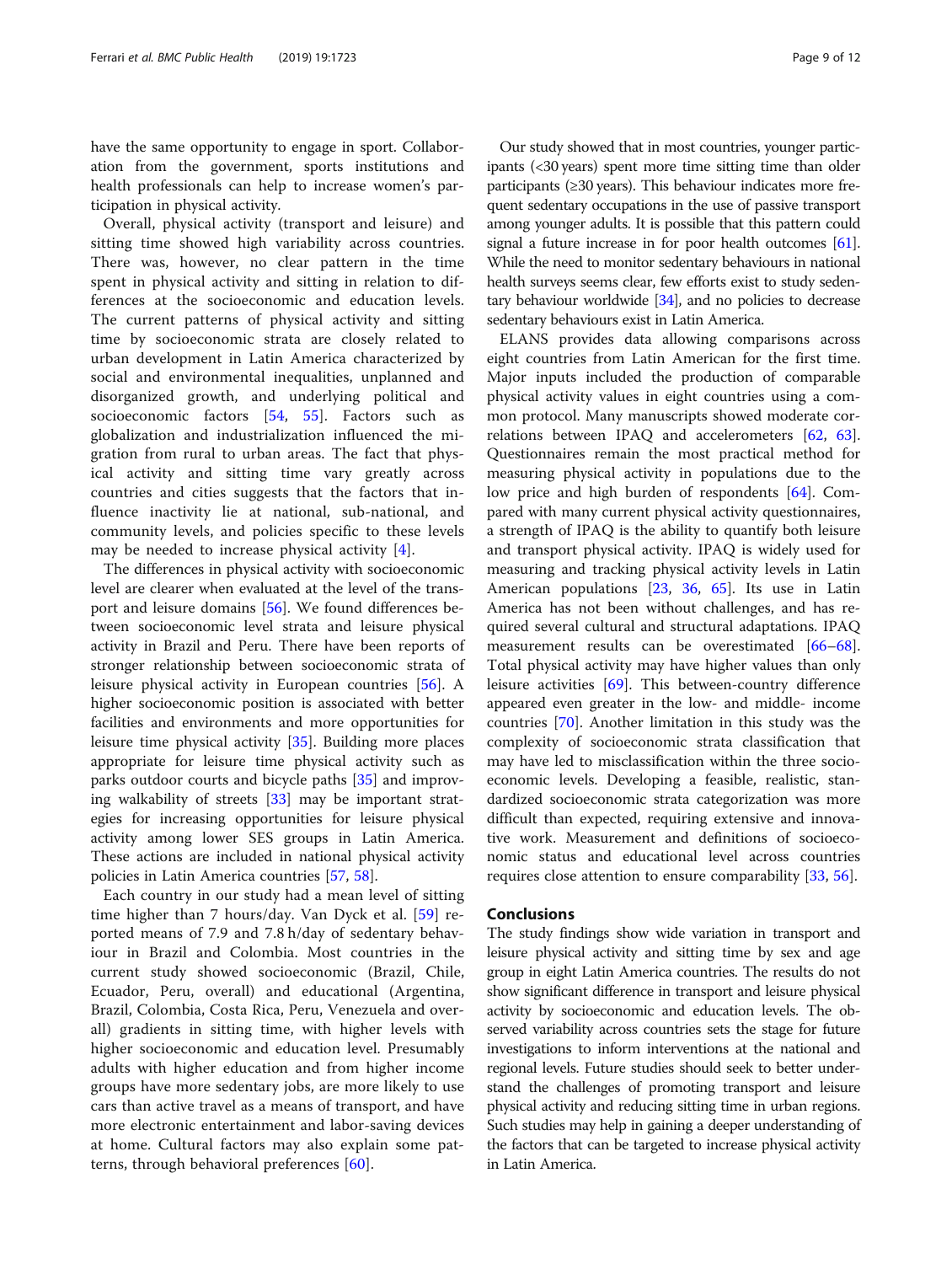#### <span id="page-9-0"></span>Supplementary information

Supplementary information accompanies this paper at [https://doi.org/10.](https://doi.org/10.1186/s12889-019-8048-7) [1186/s12889-019-8048-7.](https://doi.org/10.1186/s12889-019-8048-7)

Additional file 1: Figure S1. Prevalence (% and 95 confidence interval) of insufficient physical activity from eight Latin America countries.

Additional file 2: Figure S2. Prevalence (% and 95 confidence interval) of insufficient physical activity by sex from eight Latin America countries.

Additional file 3: Figure S3. Prevalence (% and 95 confidence interval) of insufficient physical activity by age group from eight Latin America countries.

Additional file 4: Figure S4. Prevalence (% and 95 confidence interval) of insufficient physical activity by socioeconomic level from eight Latin America countries.

Additional file 5: Figure S5. Prevalence (% and 95 confidence interval) of insufficient physical activity by education level from eight Latin America countries.

#### Abbreviations

CI95%: 95% confidence interval; CVD: Cardiovascular diseases; ELANS: Latin American Study of Nutrition and Health / Estudio Latinoamericano de Nutrición y Salud; IPAQ: International Physical Activity Questionnaire; min: minutes; PA: Physical activity; ST: Sitting time; WHO: World Health Organization

#### Acknowledgments

We would like to thank the following individuals at each of the participating sites who made substantial contributions to the ELANS: Luis A. Moreno, Beate Lloyd, Brenda Lynch, Mariela Jauregui, Alejandra Guidi, Luis Costa, and Regina Mara Fisberg.

‡ The following are members of ELANS Study Group: Chairs: Mauro Fisberg and Irina Kovalskys; Co-chair: Georgina Gómez; Core Group members: Attilio Rigotti, Lilia Yadira Cortés Sanabria, Georgina Gómez, Martha Cecilia Yépez García, Rossina Gabriella Pareja Torres, and Marianella Herrera-Cuenca; Steering Committee: Berthold Koletzko, Luis A. Moreno, Michael Pratt, and Regina Mara Fisberg; Project Managers: Viviana Guajardo and Ioná Zalcman Zimberg; International Life Sciences Institute-Argentina: Irina Kovalskys, Viviana Guajardo, María Paz Amigo, Ximena Janezic; Instituto Pensi-Hospital Infantil Sabara-Brazil: Mauro Fisberg, Ioná Zalcman Zimberg, and Natasha Aparecida Grande de França; Pontificia Universidad Católica de Chile: Attilio Rigotti, Guadalupe Echeverría, Leslie Landaeta, and Óscar Castillo; Pontificia Universidad Javeriana-Colombia: Lilia Yadira Cortés Sanabria, Luz Nayibe Vargas, Luisa Fernanda Tobar, and Yuri Milena Castillo; Universidad de Costa Rica Georgina Gómez and Anne Chinnock, Instituto Costarricense de Enseñanza e Investigación en Nutrición y Salud: Rafael Monge Rojas; Universidad San Francisco de Quito-Ecuador: Martha Cecilia Yépez García, Mónica Villar Cáceres, and María Belén Ocampo; Instituto de Investigación Nutricional-Perú: Rossina Pareja Torres, María Reyna Liria, Krysty Meza; Universidad Central de Venezuela: Marianella Herrera-Cuenca, Maritza Landaeta, Betty Méndez, Maura Vasquez, Omaira Rivas, Carmen Meza, Servando Ruiz, Guillermo Ramirez, and Pablo Hernández; Accelerometry analysis: Priscila Bezerra Gonçalves and Claudia Alberico; Physical activity advisor: Gerson Luis de Moraes Ferrari.

#### Authors' contributions

GLMF, and ACK, had full access to all of the data in the study and take responsibility for the integrity of the data and the accuracy of the data analysis. The corresponding author had final responsibility for the decision to submit for publication. Study concept and design: GLMF, and ACK. Data collection: GLMF, IK, MF, GG, AR, LYCS, MCYG, RGPT, MH-C, IZZ, VG, MP, and DS. Statistical analysis: GLMF, and DS. Drafting of the manuscript: GLMF, and ACK. All authors have provided a critical revision and final approval of the manuscript.

#### Funding

The ELANS was supported by a scientific grant from the Coca Cola Company, and support from the Ferrero, Instituto Pensi / Hospital Infantil Sabara, International Life Science Institute of Argentina, Universidad de Costa Rica, Pontificia Universidad Católica de Chile, Pontificia Universidad Javeriana, Universidad Central de Venezuela

(CENDES-UCV)/Fundación Bengoa, Universidad San Francisco de Quito, and Instituto de Investigación Nutricional de Peru. The founding sponsors had no role in study design, in the collection, analyses, or interpretation of data, in the writing of the manuscript, and in the decision to publish the results. Dr. King received partial funding support from the U.S. National Institutes of Health National Cancer Institute grant P20CA217199 (King, PI). This study is registered at [www.clinicaltrials.gov](http://www.clinicaltrials.gov) (No. NCT02226627).

#### Availability of data and materials

The dataset used and analysed during the current study are available from the corresponding author on reasonable request.

#### Ethics approval and consent to participate

This study was conducted according to the guidelines laid down in the Declaration of Helsinki and all procedures involving human subjects/patients and each site specific protocol was also approved by the ethical review boards of the participating institutions. The overarching ELANS protocol was approved by the Western Institutional Review Board (#20140605) and is registered at Clinical Trials (#NCT02226627).

Argentina: Comité de ética de la Asociación Médica Argentina; Brazil: Comité de ética do Instituto Pensi – Fundação José Luiz Setubal – Hospital Infantil Sabara; Chile: Comité de ético científico de la Facultad de Medicina de la Pontificia Universidad Católica de Chile; Colombia: Comité de Investigación y ética de la Faculdade de Ciencias de la Pontificia Universidad Javeriana; Costa Rica: Comité ético científico de la Vicerrectoría de Investigación de La Universidad de Costa Rica; Ecuador: Comité de Bioética Universidad de San Francisco de Quito; Peru: Comité Institucional de ética del Instituto de Investigación Nutricional; Venezuela: Comisión de Bioética de la Escuela de Antropología de la Universidad Central de Venezuela. An document provided a short description of the purpose of the survey, confidentiality practices, contact information, and a link to the survey. Participants were considered consented once they read the document and

signed to the survey. Informed assent was obtained from every adolescents and all parents and/or legal guardians signed an informed consent. All participants signed a written informed consent/assent before commencement of the study. Participants' confidentiality for the pooled data was maintained using numeric identification codes rather than names. All data transfer was done with a secure file sharing system.

#### Consent for publication

Not applicable.

#### Competing interests

All authors declare that they have no competing interests.

#### Author details

<sup>1</sup> Centro de Investigación en Fisiologia del Ejercicio - CIFE, Universidad Mayor, José Toribio Medina, 29. Estacion Central, Santiago, Chile. 2 Departamento de Pediatria da Universidade Federal de São Paulo, São Paulo, Brazil. <sup>3</sup> Commitee of Nutrition and Wellbeing, International Life Science Institute (ILSI-Argentina), Buenos Aires, Argentina. <sup>4</sup>Instituto Pensi Fundação José Luiz Egydio Setubal, Hospital Infantil Sabará, São Paulo, Brazil. 5 Departamento de Bioquímica, Escuela de Medicina, Universidad de Costa Rica, San José, Costa Rica. <sup>6</sup>Centro de Nutrición Molecular y Enfermedades Crónicas, Departamento de Nutrición, Diabetes y Metabolismo, Escuela de Medicina, Pontificia Universidad Católica, Santiago, Chile. <sup>7</sup>Departamento de Nutrición y Bioquímica, Pontificia Universidad Javeriana, Bogotá, Colombia. 8 Colégio de Ciencias de la Salud, Universidad San Francisco de Quito, Quito, Ecuador. <sup>9</sup>Instituto de Investigación Nutricional, La Molina, Lima, Peru. <sup>10</sup>Centro de Estudios del Desarrollo, Universidad Central de Venezuela (CENDES-UCV)/Fundación Bengoa, Caracas, Venezuela. 11Departamento de Psicobiologia, Universidade Federal de São Paulo, São Paulo, Brazil. <sup>12</sup>Institute for Public Health, University of California San Diego, La Jolla, CA, USA. <sup>13</sup>Health Research & Policy Department and the Stanford Prevention Research Center, Department of Medicine, Stanford University School of Medicine, Stanford, CA, USA.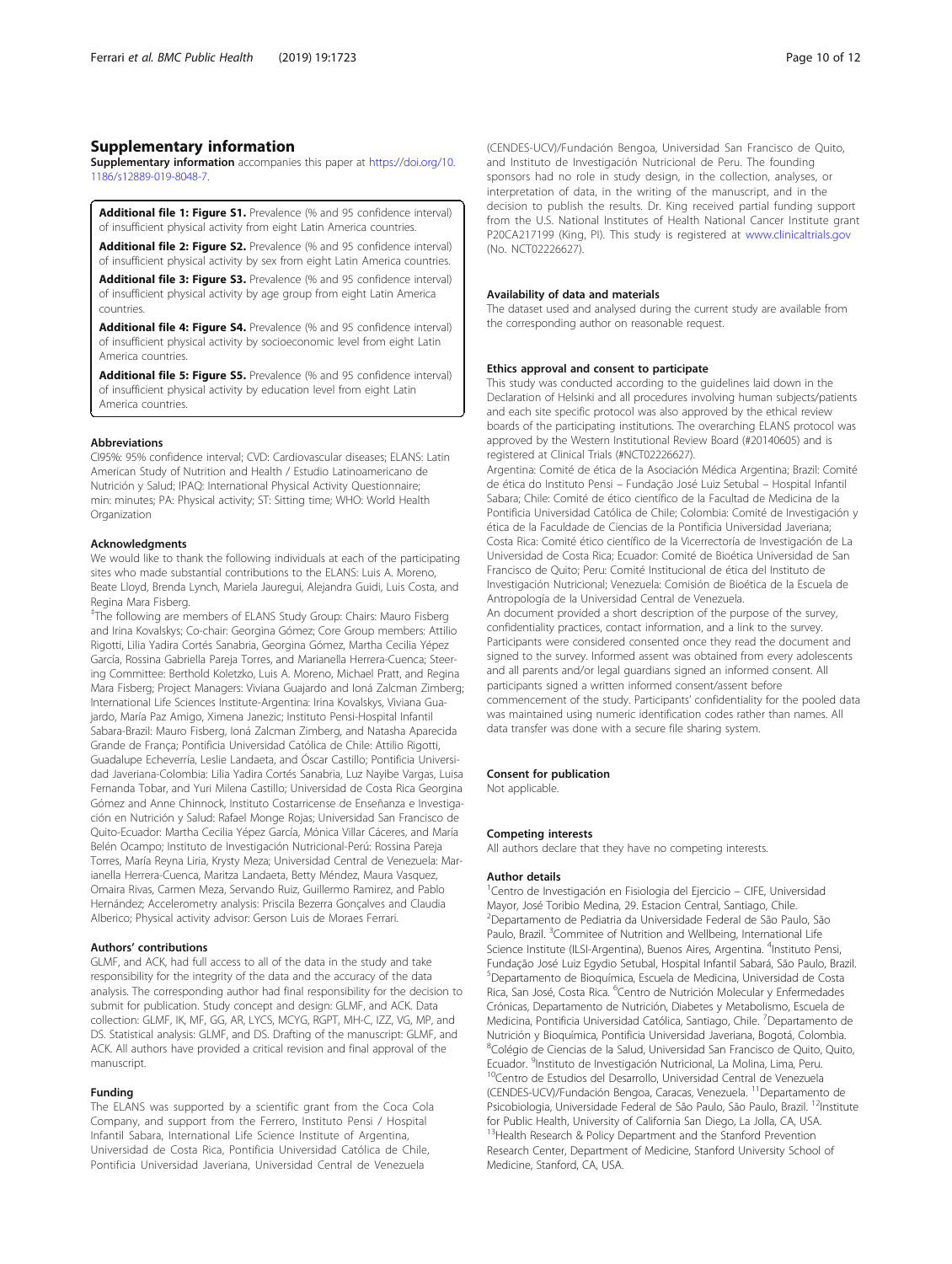#### <span id="page-10-0"></span>Received: 20 June 2019 Accepted: 8 December 2019 Published online: 23 December 2019

#### References

- 1. Gersh BJ, Sliwa K, Mayosi BM, Yusuf S. Novel therapeutic concepts: the epidemic of cardiovascular disease in the developing world: global implications. Eur Heart J. 2010;31(6):642–8.
- Lachman S, Boekholdt SM, Luben RN, Sharp SJ, Brage S, Khaw KT, et al. Impact of physical activity on the risk of cardiovascular disease in middle aged and older adults: EPIC Norfolk prospective population study. Eur J Prev Cardiol. 2018;25(2):200–8.
- 3. World Health Organization (WHO). Global recommendations on physical activity for health. Geneva: World Health Organization; 2010.
- 4. Global action plan on physical activity 2018–2030. More active people for a healthier world. Geneva: World Health Organization; 2018.
- 5. Lee IM, Shiroma EJ, Lobelo F, Puska P, Blair SN, Katzmarzyk PT, et al. Effect of physical inactivity on major non-communicable diseases worldwide: an analysis of burden of disease and life expectancy. Lancet. 2012;380(9838): 219–29.
- 6. Stamatakis E, Ekelund U, Ding D, Hamer M, Bauman AE, Lee IM. Is the time right for quantitative public health guidelines on sitting? A narrative review of sedentary behaviour research paradigms and findings. Br J Sports Med. 2019;53(6):377–82.
- 7. Schmid D, Ricci C, Leitzmann MF. Associations of objectively assessed physical activity and sedentary time with all-cause mortality in US adults: the NHANES study. PLoS One. 2015;10(3):e0119591.
- 8. 2018 Physical Activity Guidelines Advisory Committee. 2018 Physical Activity Guidelines Advisory Committee Scientific Report. Washington, DC: US. Department of Health and Human Services; 2018.
- 9. Barreto SM, Miranda JJ, Figueroa JP, Schmidt MI, Munoz S, Kuri-Morales PP, et al. Epidemiology in Latin America and the Caribbean: current situation and challenges. Int J Epidemiol. 2012;41(2):557–71.
- 10. Ding D, Lawson KD, Kolbe-Alexander TL, Finkelstein EA, Katzmarzyk PT, van Mechelen W, et al. The economic burden of physical inactivity: a global analysis of major non-communicable diseases. Lancet. 2016;388(10051): 1311–24.
- 11. Rivera JA, Barquera S, Campirano F, Campos I, Safdie M, Tovar V. Epidemiological and nutritional transition in Mexico: rapid increase of noncommunicable chronic diseases and obesity. Public Health Nutr. 2002;5(1A): 113–22.
- 12. Celis-Morales CA, Lyall DM, Welsh P, Anderson J, Steell L, Guo Y, et al. Association between active commuting and incident cardiovascular disease, cancer, and mortality: prospective cohort study. BMJ. 2017;357:j1456.
- 13. Saunders LE, Green JM, Petticrew MP, Steinbach R, Roberts H. What are the health benefits of active travel? A systematic review of trials and cohort studies. PLoS One. 2013;8(8):e69912.
- 14. Kelly P, Kahlmeier S, Gotschi T, Orsini N, Richards J, Roberts N, et al. Systematic review and meta-analysis of reduction in all-cause mortality from walking and cycling and shape of dose response relationship. Int J Behav Nutr Phys Act. 2014;11:132.
- 15. Knuth AG, Hallal PC. Temporal trends in physical activity: a systematic review. J Phys Act Health. 2009;6(5):548–59.
- 16. Koyanagi A, Stubbs B, Vancampfort D. Correlates of low physical activity across 46 low- and middle-income countries: a cross-sectional analysis of community-based data. Prev Med. 2018;106:107–13.
- 17. United Nations, 2012. World urbanization Prospects: The 2011 Revision: Data tables and highlights. 2011 rev ed. 2012.
- 18. Salvo D, Reis RS, Sarmiento OL, Pratt M. Overcoming the challenges of conducting physical activity and built environment research in Latin America: IPEN Latin America. Prev Med. 2014;69(Suppl 1):S86–92.
- 19. Soares RR, Naritomi J. Understanding high crime rates in Latin America: the role of social and policy factors. Chicago: The economics of crime: Lessons for and from Latin America. University of Chicago Press; 2010.
- 20. World Bank. [https://data.worldbank.org/indicator/SP.URB.TOTL.IN.](https://data.worldbank.org/indicator/SP.URB.TOTL.IN.ZS?locations=ZJ&name_desc=false) [ZS?locations=ZJ&name\\_desc=false.](https://data.worldbank.org/indicator/SP.URB.TOTL.IN.ZS?locations=ZJ&name_desc=false) Accessed 11 Sept 2019.
- 21. Fisberg M, Kovalskys I, Gomez G, Rigotti A, Cortes LY, Herrera-Cuenca M, et al. Latin American Study of Nutrition and Health (ELANS): rationale and study design. BMC Public Health. 2016;16(1):93.
- 22. Craig CL, Marshall AL, Sjostrom M, Bauman AE, Booth ML, Ainsworth BE, et al. International physical activity questionnaire: 12-country reliability and validity. Med Sci Sports Exerc. 2003;35(8):1381–95.
- 23. Hallal PC, Gomez LF, Parra DC, Lobelo F, Mosquera J, Florindo AA, et al. Lessons learned after 10 years of IPAQ use in Brazil and Colombia. J Phys Act Health. 2010;7(Suppl 2):S259–64.
- 24. Sedentary Behaviour Research Network. Standardized use of the terms "sedentary" and "sedentary behaviours". Appl Physiol Nutr Metab. 2012;7: 540–2.
- 25. Bauman A, Ainsworth BE, Sallis JF, Hagstromer M, Craig CL, Bull FC, et al. The descriptive epidemiology of sitting. A 20-country comparison using the International Physical Activity Questionnaire (IPAQ). Am J Prev Med. 2011; 41(2):228–35.
- 26. Associação Brasileira de Empresas de Pesquisa (ABEP). Critério padrão de classificação econômica Brasil; 2013.
- 27. Comisión de Enlace Institucional AAM-SAIMO-CEIM. Nivel Socioeconómico. Antecedentes, marco conceptual, enfoque metodológico y fortalezas. Buenos Aires: Comisión de Enlace Institucional AAM-SAIMO-CEIM; 2006.
- 28. Departamento Administrativo Nacional de Estadisticas de Colombia. Proyecciones nacionales y departamentales de poblacion 2005–2020, Estudios Postcensales No. 7; 2009.
- 29. Instituto Nacional de Estadística y Censos de Ecuador. Encuesta de Estratificación de Nivel Socioeconómico; 2011.
- 30. Asociacion Investigadores de Mercado. Grupos Socioeconómicos Chile. Chile: Asociacion Investigadores de Mercado; 2012.
- 31. Instituto Nacional de Estadística. República Bolivariana de Venezuela, Síntesis Estadística de Pobreza e Indicadores de Desigualdad; 2011.
- 32. IBM Corp. Released. IBM SPSS Statistics for Windows, Version 22.0. Armonk: IBM Corp; 2013.
- 33. Poggio R, Seron P, Calandrelli M, Ponzo J, Mores N, Matta MG, et al. Prevalence, patterns, and correlates of physical activity among the adult population in Latin America: cross-sectional results from the CESCAS I Study. Glob Heart. 2016;11(1):81–8 e81.
- 34. Werneck AO, Baldew SS, Miranda JJ, Diaz Arnesto O, Stubbs B, Silva DR, et al. Physical activity and sedentary behavior patterns and sociodemographic correlates in 116,982 adults from six South American countries: the South American physical activity and sedentary behavior network (SAPASEN). Int J Behav Nutr Phys Act. 2019;16(1):68.
- Salvo D, Sarmiento OL, Reis RS, Hino AAF, Bolivar MA, Lemoine PD, et al. Where Latin Americans are physically active, and why does it matter? Findings from the IPEN-adult study in Bogota, Colombia; Cuernavaca, Mexico; and Curitiba, Brazil. Prev Med. 2017;103S:S27–33.
- 36. Pitanga FJG, Matos SMA, Almeida MDC, Barreto SM, Aquino EML. Leisuretime physical activity, but not commuting physical activity, is associated with cardiovascular risk among ELSA-Brasil participants. Arq Bras Cardiol. 2018;110(1):36–43.
- 37. Mindell JS, Moody A, Vecino-Ortiz AI, Alfaro T, Frenz P, Scholes S. et all. Comparison of health examination survey methods in Brazil, Chile, Colombia, Mexico, England, Scotland, and the United States. Am J Epidemiol. 2017;186(6):648–58.
- 38. Saint-Maurice PF, Troiano RP, Matthews CE, Kraus WE. Moderate-to-vigorous physical activity and all-cause mortality: do bouts matter? J Am Heart Assoc. 2018;7(6):e007678.
- 39. Gomez LF, Sarmiento R, Ordonez MF, Pardo CF, de Sa TH, Mallarino CH, et al. Urban environment interventions linked to the promotion of physical activity: a mixed methods study applied to the urban context of Latin America. Soc Sci Med. 2015;131:18–30.
- 40. Hoehner CM, Ribeiro IC, Parra DC, Reis RS, Azevedo MR, Hino AA, et al. Physical activity interventions in Latin America: expanding and classifying the evidence. Am J Prev Med. 2013;44(3):e31–40.
- 41. Guthold R, Stevens GA, Riley LM, Bull FC. Worldwide trends in insufficient physical activity from 2001 to 2016: a pooled analysis of 358 populationbased surveys with 1.9 million participants. Lancet Glob Health. 2018;6(10): e1077–86.
- 42. Ostergaard L, Jensen MK, Overvad K, Tjonneland A, Grontved A. Associations between changes in cycling and all-cause mortality risk. Am J Prev Med. 2018;55(5):615–23.
- 43. Dinu M, Pagliai G, Macchi C, Sofi F. Active commuting and multiple health outcomes: a systematic review and meta-analysis. Sports Med. 2019;49(3): 437–52.
- 44. Steell L, Garrido-Mendez A, Petermann F, Diaz-Martinez X, Martinez MA, Leiva AM, et al. Active commuting is associated with a lower risk of obesity, diabetes and metabolic syndrome in Chilean adults. J Public Health (Oxf). 2018;40(3):508–16.